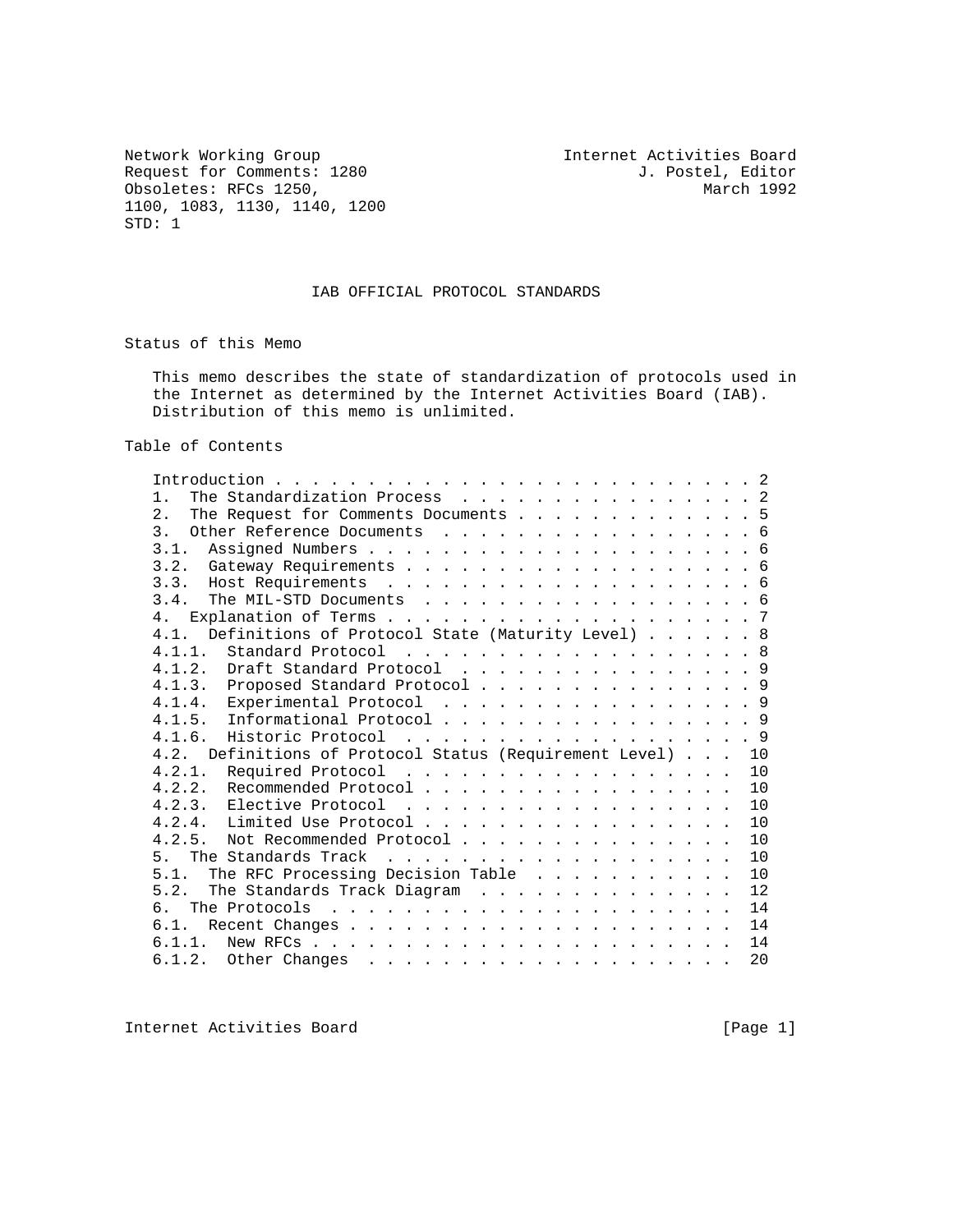| 6.2.           |                                                         |  | 21 |
|----------------|---------------------------------------------------------|--|----|
| 6.3.           | Network-Specific Standard Protocols                     |  | 22 |
| 6.4.           | Draft Standard Protocols                                |  | 23 |
| 6.5.           | Proposed Standard Protocols                             |  | 24 |
| 6.6.           |                                                         |  | 25 |
| 6.7.           | Experimental Protocols                                  |  | 26 |
| 6.8.           | Informational Protocols                                 |  | 27 |
|                | 6.9. Historic Protocols                                 |  | 28 |
|                |                                                         |  | 28 |
| 7.1.           | IAB, IETF, and IRTF Contacts                            |  | 28 |
|                | 7.1.1. Internet Activities Board (IAB) Contact          |  | 28 |
|                | 7.1.2. Internet Engineering Task Force (IETF) Contact   |  | 29 |
|                | 7.1.3. Internet Research Task Force (IRTF) Contact      |  | 30 |
|                | 7.2. Internet Assigned Numbers Authority (IANA) Contact |  | 30 |
| 7.3.           | Request for Comments Editor Contact                     |  | 31 |
| 7.4.           | Network Information Center Contact                      |  | 31 |
| 7.5.           | Sources for Requests for Comments                       |  | 32 |
| 7.6.           | SRI Network Information Systems Center                  |  | 32 |
| 8 <sub>1</sub> | Security Considerations                                 |  | 32 |
| 9.             |                                                         |  | 32 |
|                |                                                         |  |    |

Introduction

 Discussion of the standardization process and the RFC document series is presented first, followed by an explanation of the terms. Sections 6.2 - 6.9 contain the lists of protocols in each stage of standardization. Finally come pointers to references and contacts for further information.

 This memo is intended to be issued quarterly; please be sure the copy you are reading is current. Current copies may be obtained from the Network Information Center or from the Internet Assigned Numbers Authority (see the contact information at the end of this memo). Do not use this edition after 31-July-92.

 See Section 6.1 for a description of recent changes. In the official lists in sections 6.2 - 6.9, an asterisk (\*) next to a protocol denotes that it is new to this document or has been moved from one protocol level to another, or differs from the previous edition of this document.

## 1. The Standardization Process

 The Internet Activities Board maintains this list of documents that define standards for the Internet protocol suite (see RFC-1160 for an explanation of the role and organization of the IAB and its subsidiary groups, the Internet Engineering Task Force (IETF) and the Internet Research Task Force (IRTF)). The IAB provides these

Internet Activities Board [Page 2]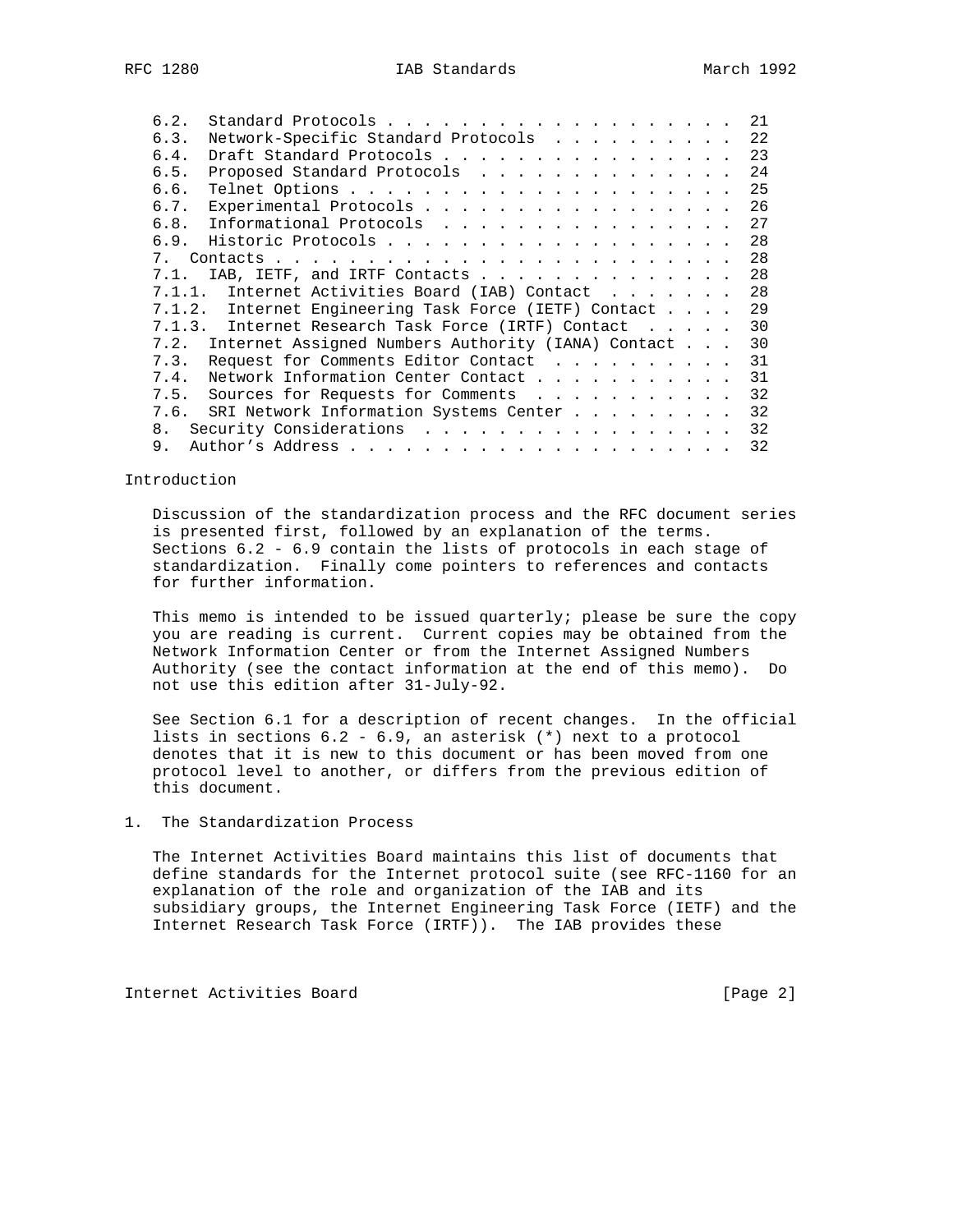standards with the goal of co-ordinating the evolution of the Internet protocols; this co-ordination has become quite important as the Internet protocols are increasingly in general commercial use. The definitive description of the Internet standards process is found in RFC-1310.

 The majority of Internet protocol development and standardization activity takes place in the working groups of the Internet Engineering Task Force.

 Protocols which are to become standards in the Internet go through a series of states or maturity levels (proposed standard, draft standard, and standard) involving increasing amounts of scrutiny and testing. When a protocol completes this process it is assigned a STD number (see RFC-1311). At each step, the Internet Engineering Steering Group (IESG) of the IETF must make a recommendation for advancement of the protocol and the IAB must ratify it. If a recommendation is not ratified, the protocol is remanded to the IETF for further work.

 To allow time for the Internet community to consider and react to standardization proposals, the IAB imposes a minimum delay of 6 months before a proposed standard can be advanced to a draft standard and 4 months before a draft standard can be promoted to standard.

 It is general IAB practice that no proposed standard can be promoted to draft standard without at least two independent implementations (and the recommendation of the IESG). Promotion from draft standard to standard generally requires operational experience and demonstrated interoperability of two or more implementations (and the recommendation of the IESG).

 In cases where there is uncertainty as to the proper decision concerning a protocol the IAB may convene a special review committee consisting of experts from the IETF, IRTF and the IAB with the purpose of recommending an explicit action to the IAB.

 Advancement of a protocol to proposed standard is an important step since it marks a protocol as a candidate for eventual standardization (it puts the protocol "on the standards track"). Advancement to draft standard is a major step which warns the community that, unless major objections are raised or flaws are discovered, the protocol is likely to be advanced to standard in six months.

 Some protocols have been superseded by better ones or are otherwise unused. Such protocols are still documented in this memorandum with the designation "historic".

Internet Activities Board [Page 3]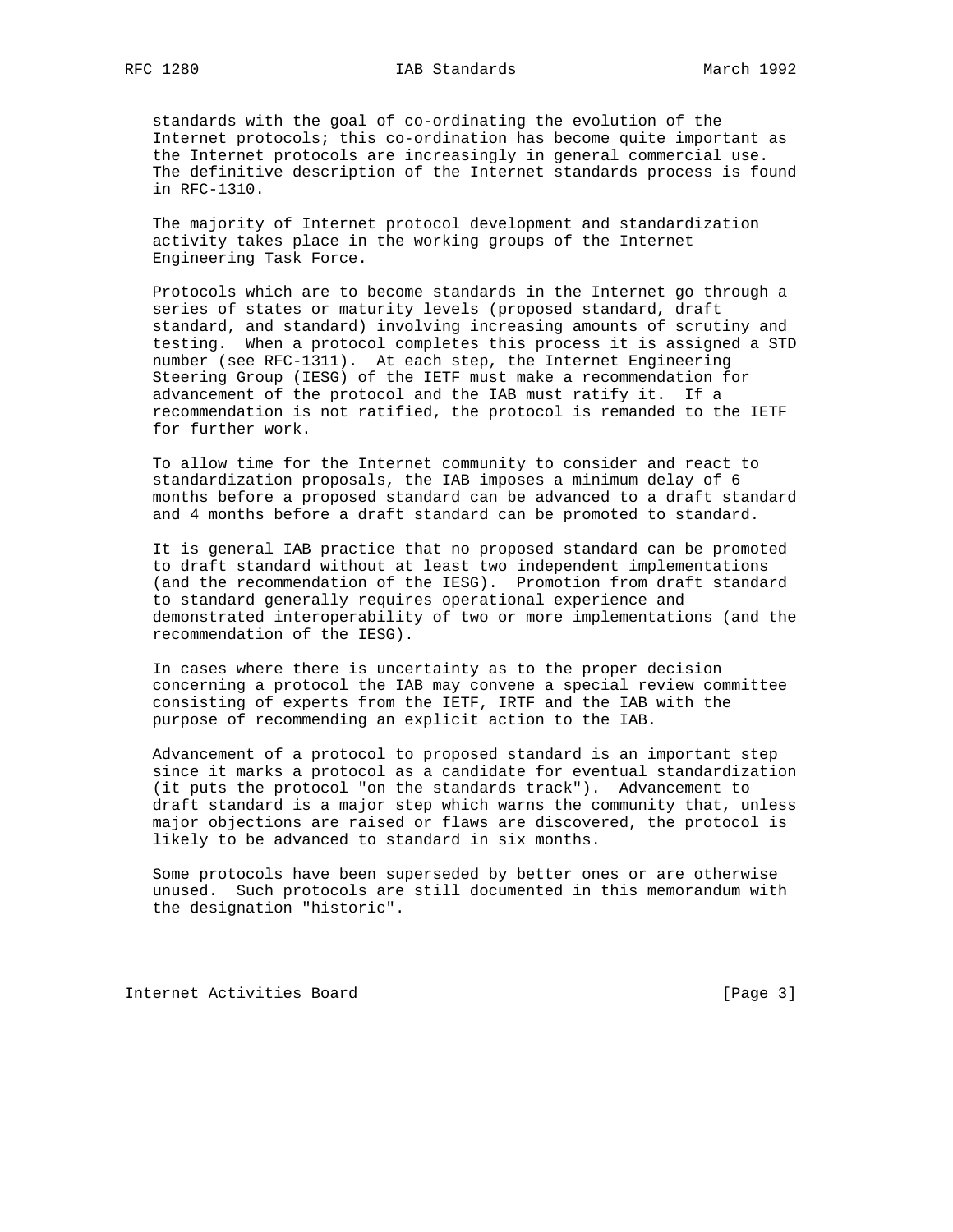Because the IAB believes it is useful to document the results of early protocol research and development work, some of the RFCs document protocols which are still in an experimental condition. The protocols are designated "experimental" in this memorandum. They appear in this report as a convenience to the community and not as evidence of their standardization.

 Other protocols, such as those developed by other standards organizations, or by particular vendors, may be of interest or may be recommended for use in the Internet. The specifications of such protocols may be published as RFCs for the convenience of the Internet community. These protocols are labeled "informational" in this memorandum.

 In addition to the working groups of the IETF, protocol development and experimentation may take place as a result of the work of the research groups of the Internet Research Task Force, or the work of other individuals interested in Internet protocol development. The IAB encourages the documentation of such experimental work in the RFC series, but none of this work is considered to be on the track for standardization until the IESG has made a recommendation to advance the protocol to the proposed standard state, and the IAB has approved this step.

 A few protocols have achieved widespread implementation without the approval of the IESG and the IAB. For example, some vendor protocols have become very important to the Internet community even though they have not been recommended by the IESG or ratified by the IAB. However, the IAB strongly recommends that the IAB standards process be used in the evolution of the protocol suite to maximize interoperability (and to prevent incompatible protocol requirements from arising). The IAB reserves the use of the terms "standard", "draft standard", and "proposed standard" in any RFC or other publication of Internet protocols to only those protocols which the IAB has approved.

 In addition to a state (like "Proposed Standard"), a protocol is also assigned a status, or requirement level, in this document. The possible requirement levels ("Required", "Recommended", "Elective", "Limited Use", and "Not Recommended") are defined in Section 4.2. When a protocol is on the standards track, that is in the proposed standard, draft standard, or standard state (see Section 5), the status shown in Section 6 is the current status. For a proposed or draft standard, however, the IAB will also endeavor to indicate the eventual status this protocol will have after adoption as a standard.

 Few protocols are required to be implemented in all systems; this is because there is such a variety of possible systems, for example,

Internet Activities Board [Page 4]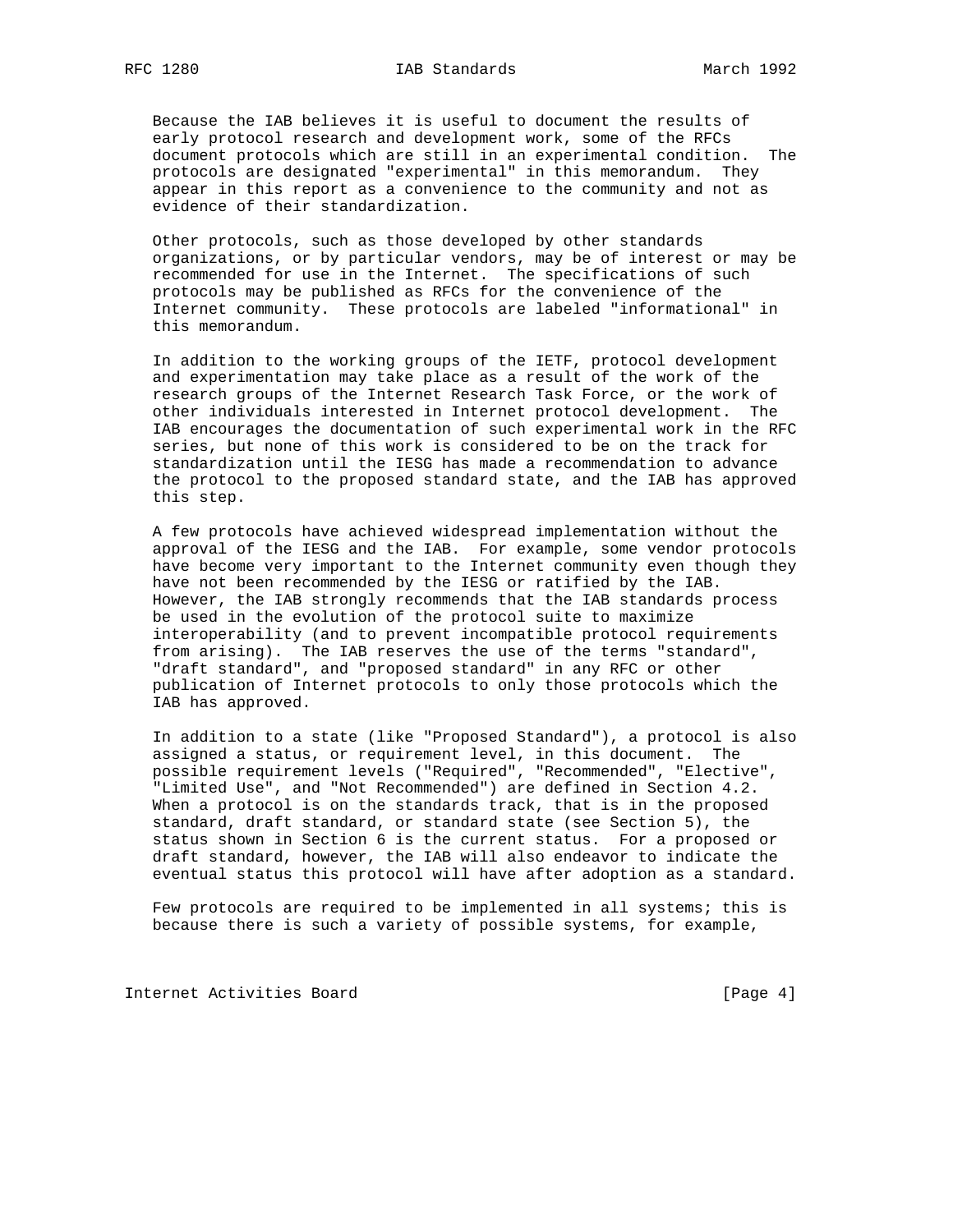gateways, terminal servers, workstations, and multi-user hosts. The requirement level shown in this document is only a one word label, which may not be sufficient to characterize the implementation requirements for a protocol in all situations. For some protocols, this document contains an additional status paragraph (an applicability statement). In addition, more detailed status information is contained in separate requirements documents (see Section 3).

#### 2. The Request for Comments Documents

 The documents called Request for Comments (or RFCs) are the working notes of the "Network Working Group", that is the Internet research and development community. A document in this series may be on essentially any topic related to computer communication, and may be anything from a meeting report to the specification of a standard.

Notice:

 All standards are published as RFCs, but not all RFCs specify standards.

 Anyone can submit a document for publication as an RFC. Submissions must be made via electronic mail to the RFC Editor (see the contact information at the end of this memo, and see RFC 1111).

 While RFCs are not refereed publications, they do receive technical review from the task forces, individual technical experts, or the RFC Editor, as appropriate.

 The RFC series comprises a wide range of documents, ranging from informational documents of general interests to specifications of standard Internet protocols. In cases where submission is intended to document a proposed standard, draft standard, or standard protocol, the RFC Editor will publish the document only with the approval of both the IESG and the IAB. For documents describing experimental work, the RFC Editor will notify the IESG before publication, allowing for the possibility of review by the relevant IETF working group or IRTF research group and provide those comments to the author. See Section 5.1 for more detail.

 Once a document is assigned an RFC number and published, that RFC is never revised or re-issued with the same number. There is never a question of having the most recent version of a particular RFC. However, a protocol (such as File Transfer Protocol (FTP)) may be improved and re-documented many times in several different RFCs. It is important to verify that you have the most recent RFC on a particular protocol. This "IAB Official Protocol Standards" memo is

Internet Activities Board [Page 5]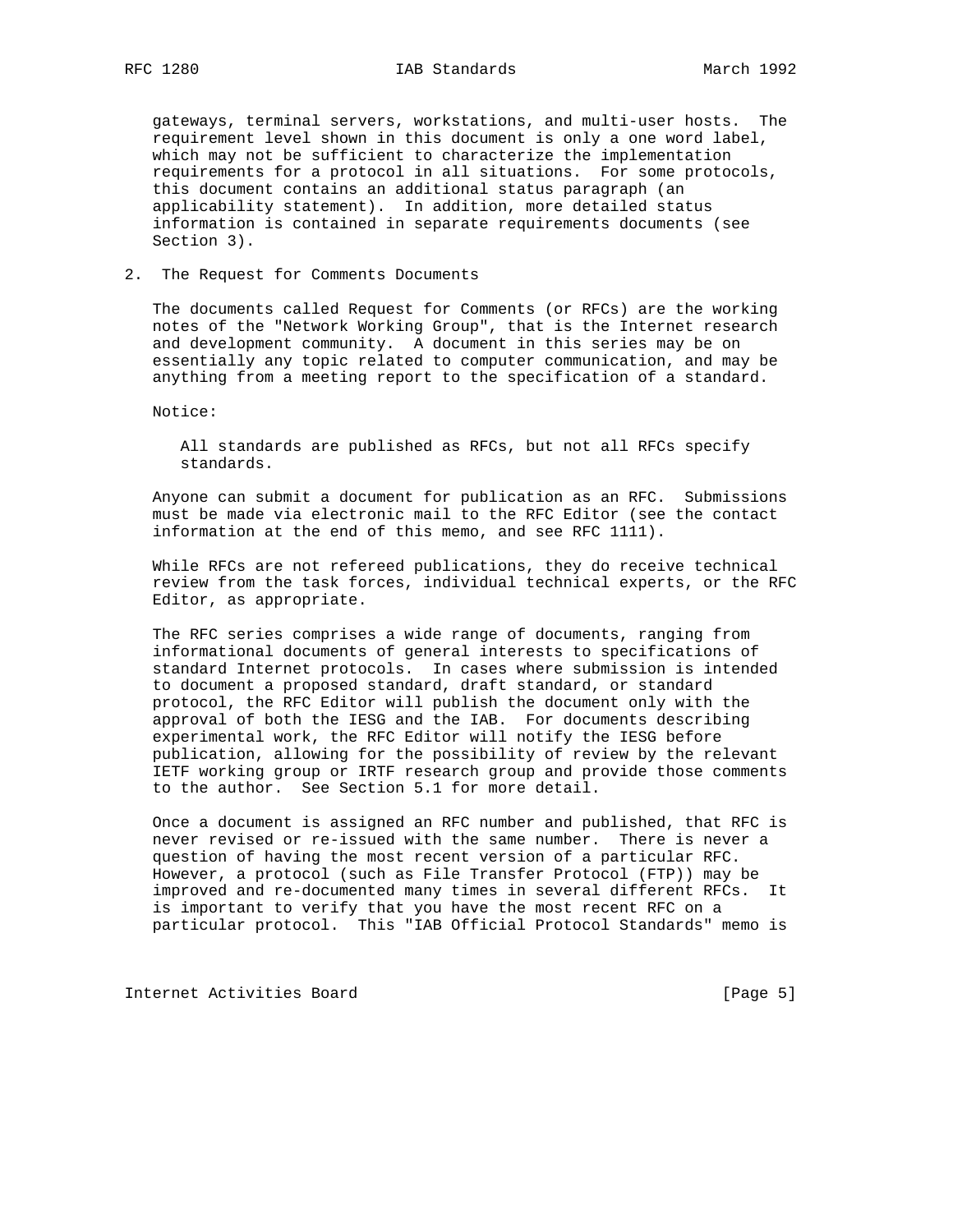the reference for determining the correct RFC for the current specification of each protocol.

 The RFCs are available from the Network Information Center at SRI International, and a number of other sites. For more information about obtaining RFCs, see Sections 7.4 and 7.5.

3. Other Reference Documents

 There are three other reference documents of interest in checking the current status of protocol specifications and standardization. These are the Assigned Numbers, the Gateway Requirements, and the Host Requirements. Note that these documents are revised and updated at different times; in case of differences between these documents, the most recent must prevail.

 Also, one should be aware of the MIL-STD publications on IP, TCP, Telnet, FTP, and SMTP. These are described in Section 3.4.

3.1. Assigned Numbers

 This document lists the assigned values of the parameters used in the various protocols. For example, IP protocol codes, TCP port numbers, Telnet Option Codes, ARP hardware types, and Terminal Type names. Assigned Numbers was most recently issued as RFC-1060.

 Another document, Internet Numbers, lists the assigned IP network numbers, and the autonomous system numbers. Internet Numbers was most recently issued as RFC-1166.

#### 3.2. Gateway Requirements

 This document reviews the specifications that apply to gateways and supplies guidance and clarification for any ambiguities. Gateway Requirements is RFC-1009. A working group of the IETF is actively preparing a revision.

3.3. Host Requirements

 This pair of documents reviews and updates the specifications that apply to hosts, and it supplies guidance and clarification for any ambiguities. Host Requirements was issued as RFC-1122 and RFC-1123.

3.4. The MIL-STD Documents

 The Internet community specifications for IP (RFC-791) and TCP (RFC- 793) and the DoD MIL-STD specifications are intended to describe exactly the same protocols. Any difference in the protocols

Internet Activities Board [Page 6]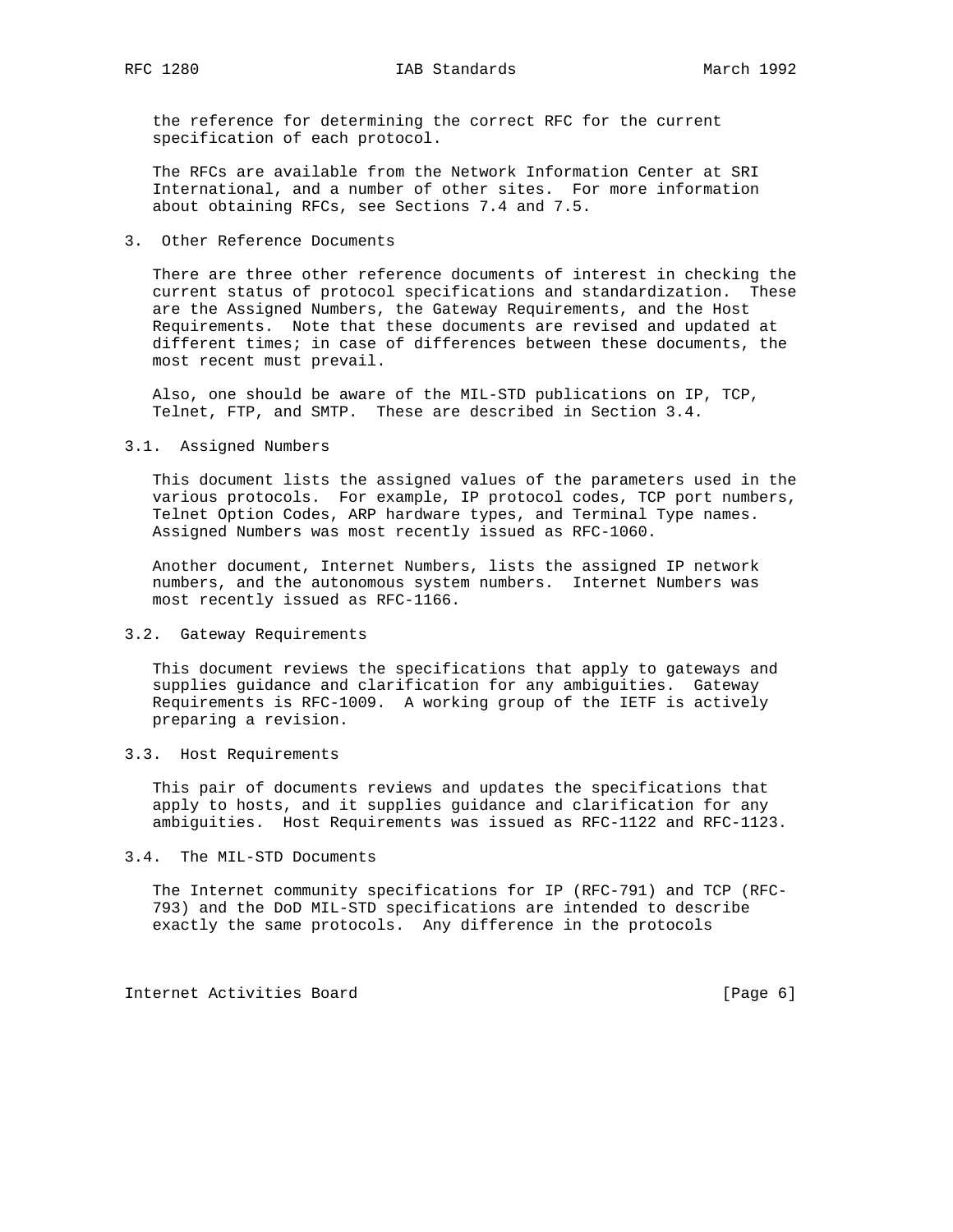specified by these sets of documents should be reported to DCA and to the IAB. The RFCs and the MIL-STDs for IP and TCP differ in style and level of detail. It is strongly advised that the two sets of documents be used together, along with RFC-1122 and RFC-1123.

 The IAB and the DoD MIL-STD specifications for the FTP, SMTP, and Telnet protocols are essentially the same documents (RFCs 765, 821, 854). The MIL-STD versions have been edited slightly. Note that the current Internet specification for FTP is RFC-959 (as modified by RFC-1123).

 Note that these MIL-STD are now somewhat out of date. The Gateway Requirements (RFC-1009) and Host Requirements (RFC-1122, RFC-1123) take precedence over both earlier RFCs and the MIL-STDs.

| Internet Protocol (IP)               | MIL-STD-1777 |
|--------------------------------------|--------------|
| Transmission Control Protocol (TCP)  | MIL-STD-1778 |
| File Transfer Protocol (FTP)         | MIL-STD-1780 |
| Simple Mail Transfer Protocol (SMTP) | MIL-STD-1781 |
| Telnet Protocol and Options (TELNET) | MIL-STD-1782 |

 These documents are available from the Naval Publications and Forms Center. Requests can be initiated by telephone, telegraph, or mail; however, it is preferred that private industry use form DD1425, if possible. These five documents are included in the 1985 DDN Protocol Handbook (available from the SRI Network Information Systems Center, see Section 7.6).

> Naval Publications and Forms Center, Code 3015 5801 Tabor Ave Philadelphia, PA 19120 Phone: 1-215-697-3321 (order tape) 1-215-697-4834 (conversation)

## 4. Explanation of Terms

 There are two independent categorization of protocols. The first is the "maturity level" or STATE of standardization, one of "standard", "draft standard", "proposed standard", "experimental", "informational" or "historic". The second is the "requirement level" or STATUS of this protocol, one of "required", "recommended", "elective", "limited use", or "not recommended".

 The status or requirement level is difficult to portray in a one word label. These status labels should be considered only as an indication, and a further description, or applicability statement, should be consulted.

Internet Activities Board [Page 7]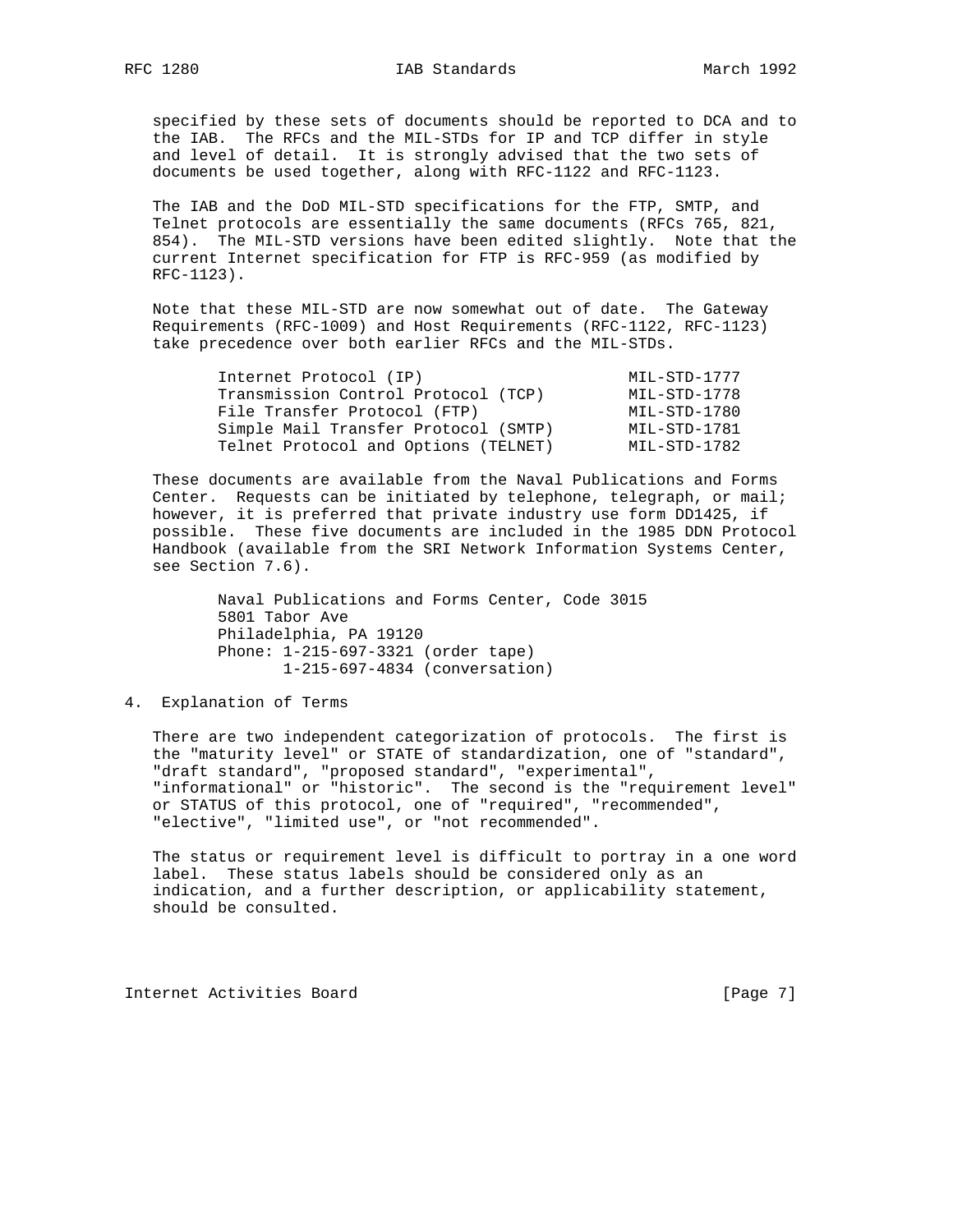When a protocol is advanced to proposed standard or draft standard, it is labeled with a current status and when possible, the IAB also notes the status that the protocol is expected to have when it reaches the standard state.

 At any given time a protocol occupies a cell of the following matrix. Protocols are likely to be in cells in about the following proportions (indicated by the relative number of Xs). A new protocol is most likely to start in the (proposed standard, elective) cell, or the (experimental, not recommended) cell.

|   |       | Req | Rec | STATUS<br>Ele | Lim | Not |
|---|-------|-----|-----|---------------|-----|-----|
| S | Std   | Χ   | XXX | XXX           |     |     |
| т | Draft | Χ   | Χ   | XXX           |     |     |
| Α | Prop  |     | Χ   | XXX           |     |     |
| т | Info  |     | Χ   | XXX           | ΧX  | Χ   |
| Ε | Expr  |     |     | Χ             | XXX | ΧX  |
|   | Hist  |     |     |               | Χ   | XXX |

What is a "system"?

 Some protocols are particular to hosts and some to gateways; a few protocols are used in both. The definitions of the terms below will refer to a "system" which is either a host or a gateway (or both). It should be clear from the context of the particular protocol which types of systems are intended.

 Every protocol listed in this document is assigned to a "maturity level" or STATE of standardization: "standard", "draft standard", "proposed standard", "experimental", or "historic".

4.1.1. Standard Protocol

 The IAB has established this as an official standard protocol for the Internet. These protocols are assigned STD numbers (see RFC- 1311). These are separated into two groups: (1) IP protocol and above, protocols that apply to the whole Internet; and  $(2)$ network-specific protocols, generally specifications of how to do

Internet Activities Board [Page 8]

<sup>4.1.</sup> Definitions of Protocol State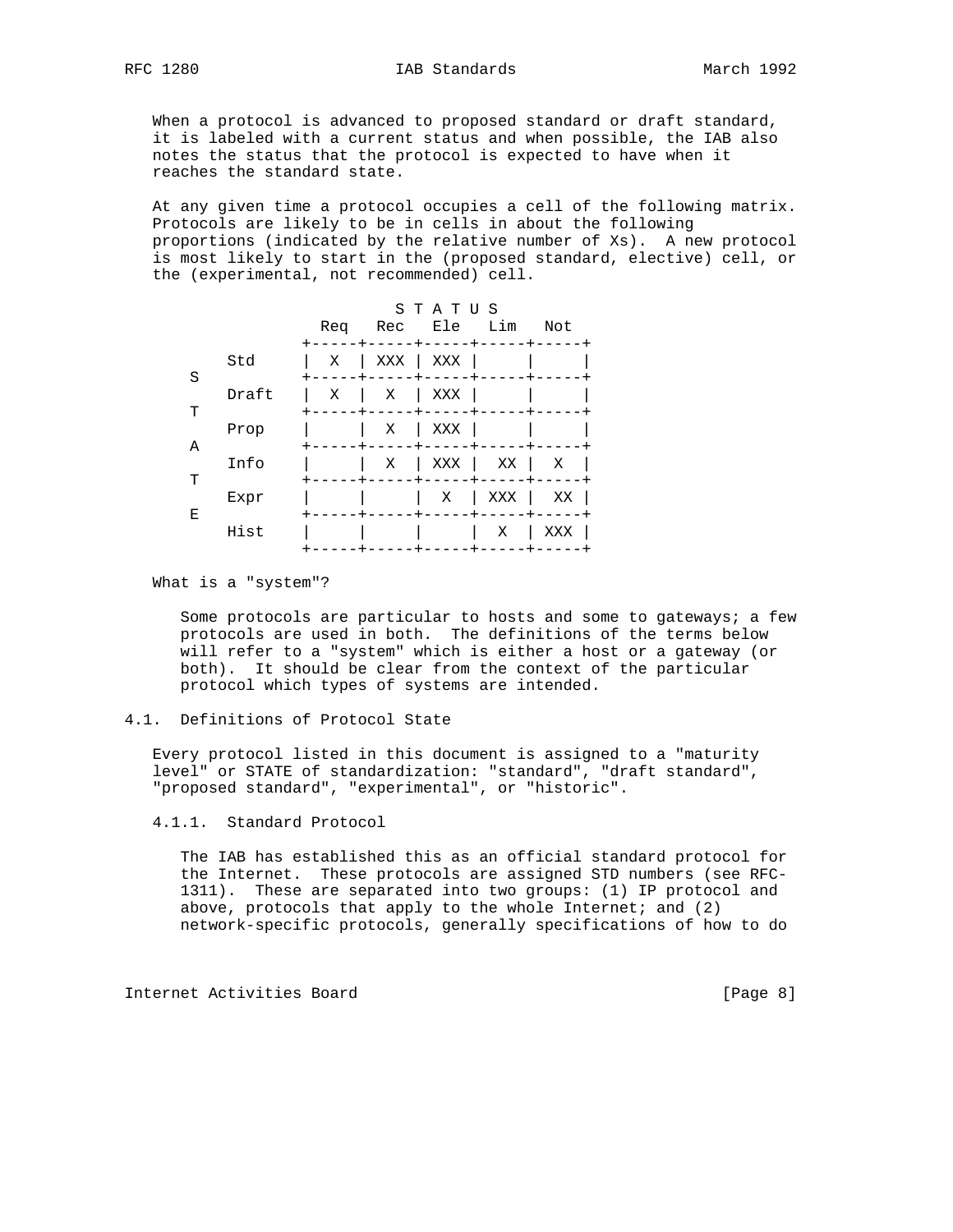IP on particular types of networks.

4.1.2. Draft Standard Protocol

 The IAB is actively considering this protocol as a possible Standard Protocol. Substantial and widespread testing and comment are desired. Comments and test results should be submitted to the IAB. There is a possibility that changes will be made in a Draft Standard Protocol before it becomes a Standard Protocol.

4.1.3. Proposed Standard Protocol

 These are protocol proposals that may be considered by the IAB for standardization in the future. Implementation and testing by several groups is desirable. Revision of the protocol specification is likely.

4.1.4. Experimental Protocol

 A system should not implement an experimental protocol unless it is participating in the experiment and has coordinated its use of the protocol with the developer of the protocol.

 Typically, experimental protocols are those that are developed as part of an ongoing research project not related to an operational service offering. While they may be proposed as a service protocol at a later stage, and thus become proposed standard, draft standard, and then standard protocols, the designation of a protocol as experimental may sometimes be meant to suggest that the protocol, although perhaps mature, is not intended for operational use.

4.1.5. Informational Protocol

 Protocols developed by other standard organizations, or vendors, or that are for other reasons outside the purview of the IAB, may be published as RFCs for the convenience of the Internet community as informational protocols. Such protocols may in some cases also be recommended for use in the Internet by the IAB.

4.1.6. Historic Protocol

 These are protocols that are unlikely to ever become standards in the Internet either because they have been superseded by later developments or due to lack of interest.

Internet Activities Board [Page 9]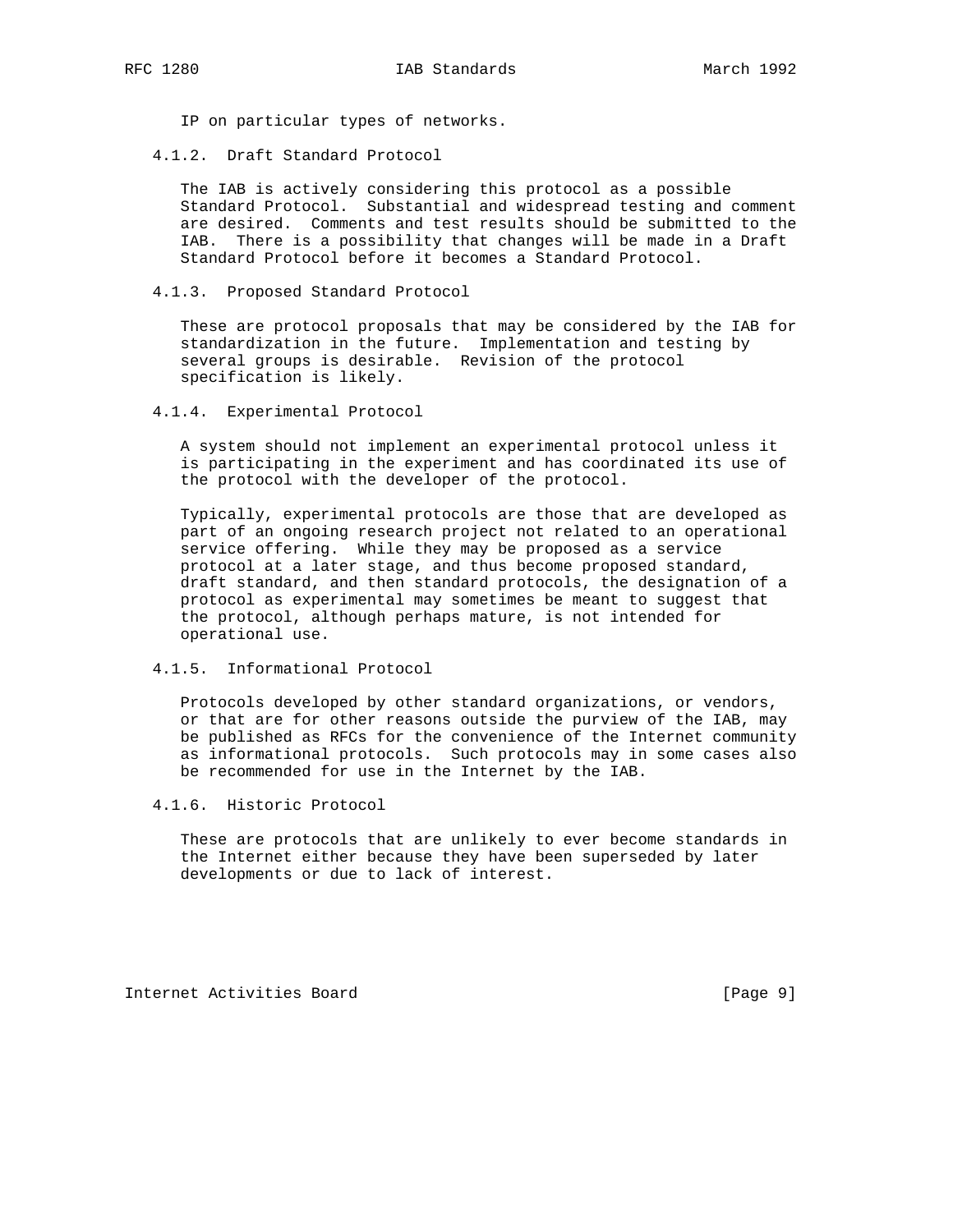4.2. Definitions of Protocol Status

 This document lists a "requirement level" or STATUS for each protocol. The status is one of "required", "recommended", "elective", "limited use", or "not recommended".

4.2.1. Required Protocol

A system must implement the required protocols.

4.2.2. Recommended Protocol

A system should implement the recommended protocols.

4.2.3. Elective Protocol

 A system may or may not implement an elective protocol. The general notion is that if you are going to do something like this, you must do exactly this. There may be several elective protocols in a general area, for example, there are several electronic mail protocols, and several routing protocols.

4.2.4. Limited Use Protocol

 These protocols are for use in limited circumstances. This may be because of their experimental state, specialized nature, limited functionality, or historic state.

4.2.5. Not Recommended Protocol

 These protocols are not recommended for general use. This may be because of their limited functionality, specialized nature, or experimental or historic state.

5. The Standards Track

 This section discusses in more detail the procedures used by the RFC Editor and the IAB in making decisions about the labeling and publishing of protocols as standards.

5.1. The RFC Processing Decision Table

 Here is the current decision table for processing submissions by the RFC Editor. The processing depends on who submitted it, and the status they want it to have.

Internet Activities Board [Page 10]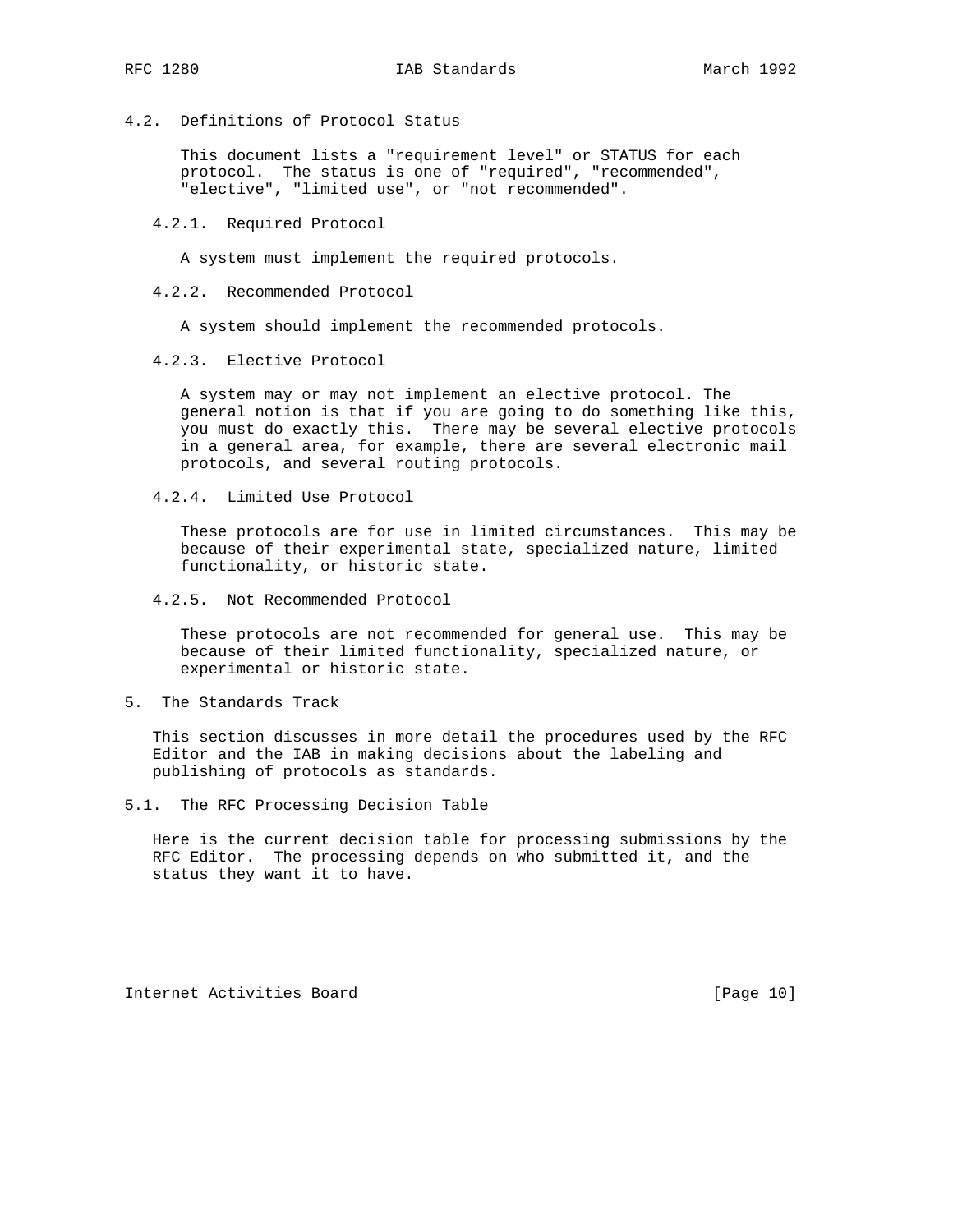| ***********                         |                | SOURCE<br>========= |                              |                                               |
|-------------------------------------|----------------|---------------------|------------------------------|-----------------------------------------------|
| Desired<br>Status<br>===========    | IAB            | IESG                | IRSG<br>or RG<br>----------- | Other                                         |
| Standard<br>or<br>Draft<br>Standard | Publish<br>(1) | Vote<br>(3)         | Bogus<br>(2)                 | <b>Bogus</b><br>(2)                           |
| Proposed<br>Standard                | Publish<br>(1) | Vote<br>(3)         | Refer<br>(4)                 | Refer<br>(4)                                  |
| Experimental<br>Protocol            | Publish<br>(1) | Notify<br>(5)       | Notify<br>(5)                | Notify<br>(5)                                 |
| Information<br>or Opinion<br>Paper  | Publish<br>(1) | (6)                 | (6)                          | Discretion   Discretion   Discretion  <br>(6) |

(1) Publish.

- (2) Bogus. Inform the source of the rules. RFCs specifying Standard, or Draft Standard must come from the IAB, only.
- (3) Vote by the IAB. If approved then do Publish (1), else do Refer (4).
- (4) Refer to an Area Director for review by a WG. Expect to see the document again only after approval by the IESG and the IAB.
- (5) Notify both the IESG and IRSG. If no concerns are raised in two weeks then do Discretion (6), else RFC Editor to resolve the concerns or do Refer (4).
- (6) RFC Editor's discretion. The RFC Editor decides if a review

Internet Activities Board [Page 11]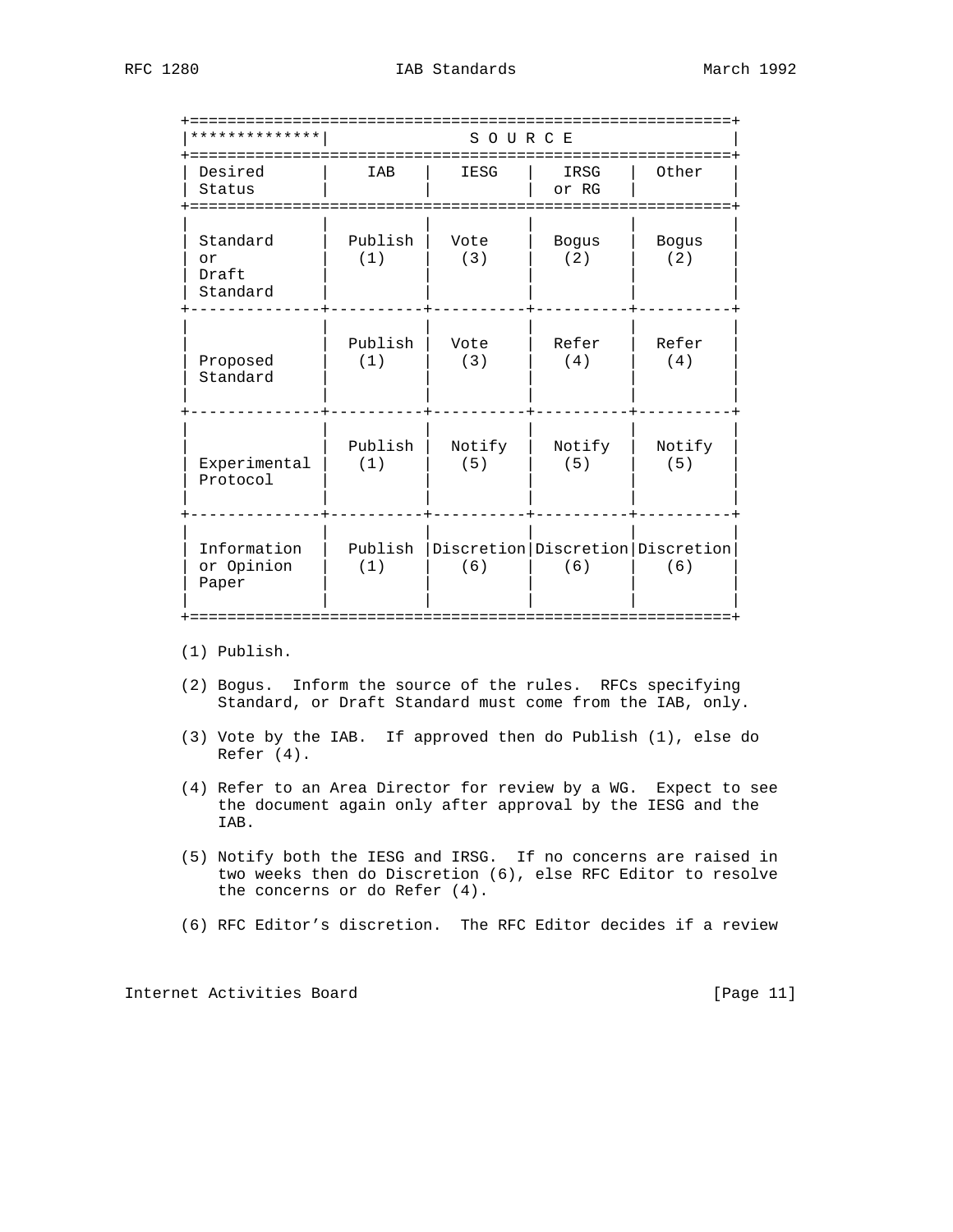is needed and if so by whom. RFC Editor decides to publish or not.

 Of course, in all cases the RFC Editor can request or make minor changes for style, format, and presentation purposes.

 The IESG has designated the IESG Secretary as its agent for forwarding documents with IESG approval and for registering concerns in response to notifications (5) to the RFC Editor. Documents from Area Directors or Working Group Chairs may be considered in the same way as documents from "other".

#### 5.2. The Standards Track Diagram

 There is a part of the STATUS and STATE categorization that is called the standards track. Actually, only the changes of state are significant to the progression along the standards track, though the status assignments may be changed as well.

 The states illustrated by single line boxes are temporary states, those illustrated by double line boxes are long term states. A protocol will normally be expected to remain in a temporary state for several months (minimum six months for proposed standard, minimum four months for draft standard). A protocol may be in a long term state for many years.

 A protocol may enter the standards track only on the recommendation of the IESG and by action of the IAB; and may move from one state to another along the track only on the recommendation of the IESG and by action of the IAB. That is, it takes both the IESG and the IAB to either start a protocol on the track or to move it along.

 Generally, as the protocol enters the standards track a decision is made as to the eventual STATUS, requirement level or applicability (elective, recommended, or required) the protocol will have, although a somewhat less stringent current status may be assigned, and it then is placed in the the proposed standard STATE with that status. So the initial placement of a protocol is into state 1. At any time the STATUS decision may be revisited.

Internet Activities Board [Page 12]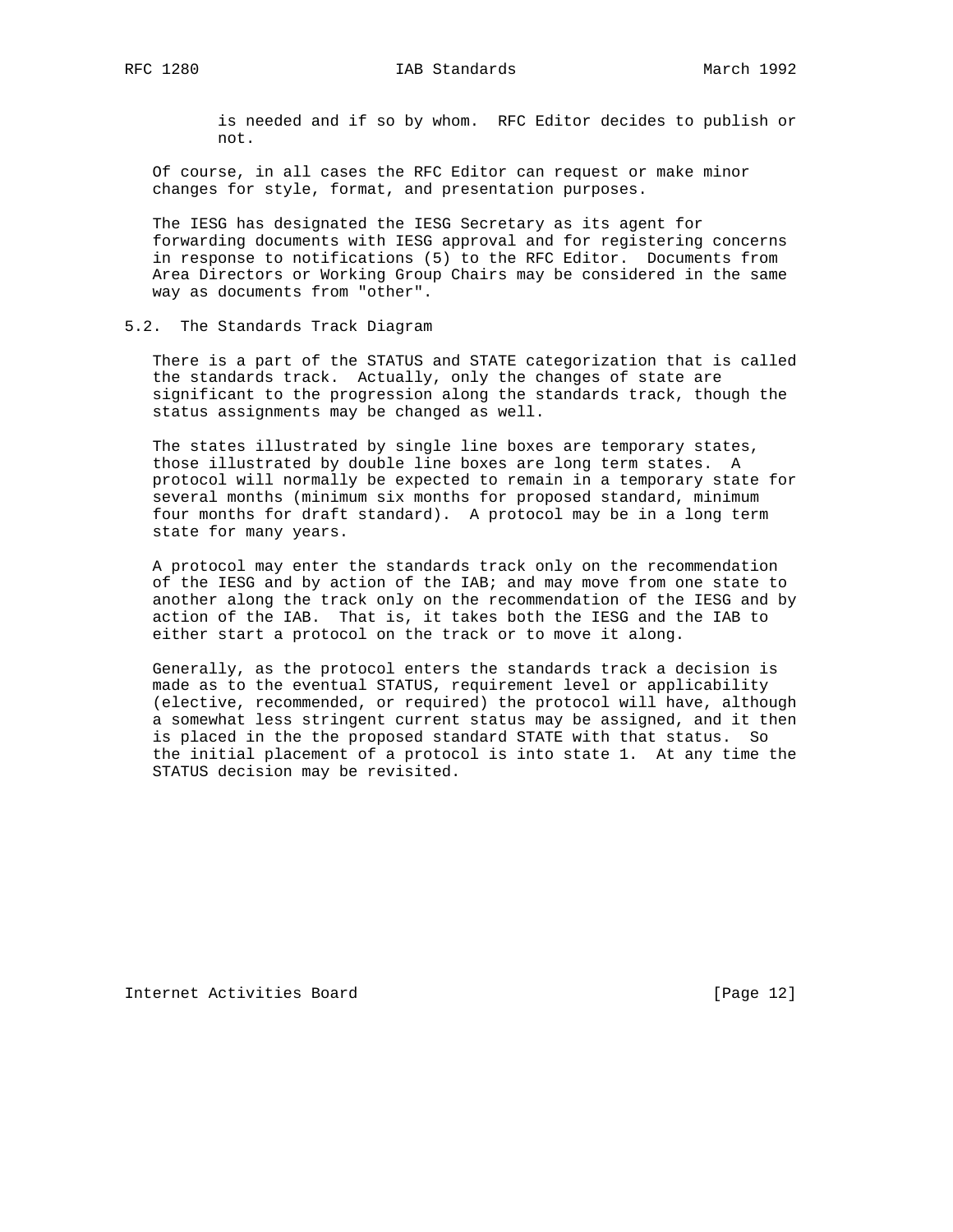

 The transition from proposed standard (1) to draft standard (2) can only be by action of the IAB on the recommendation of the IESG and only after the protocol has been proposed standard (1) for at least six months.

 The transition from draft standard (2) to standard (3) can only be by action of the IAB on the recommendation of the IESG and only after the protocol has been draft standard (2) for at least four months.

 Occasionally, the decision may be that the protocol is not ready for standardization and will be assigned to the experimental state (4). This is off the standards track, and the protocol may be resubmitted to enter the standards track after further work. There are other paths into the experimental and historic states that do not involve IAB action.

 Sometimes one protocol is replaced by another and thus becomes historic, or it may happen that a protocol on the standards track is in a sense overtaken by another protocol (or other events) and becomes historic (state 5).

Internet Activities Board [Page 13]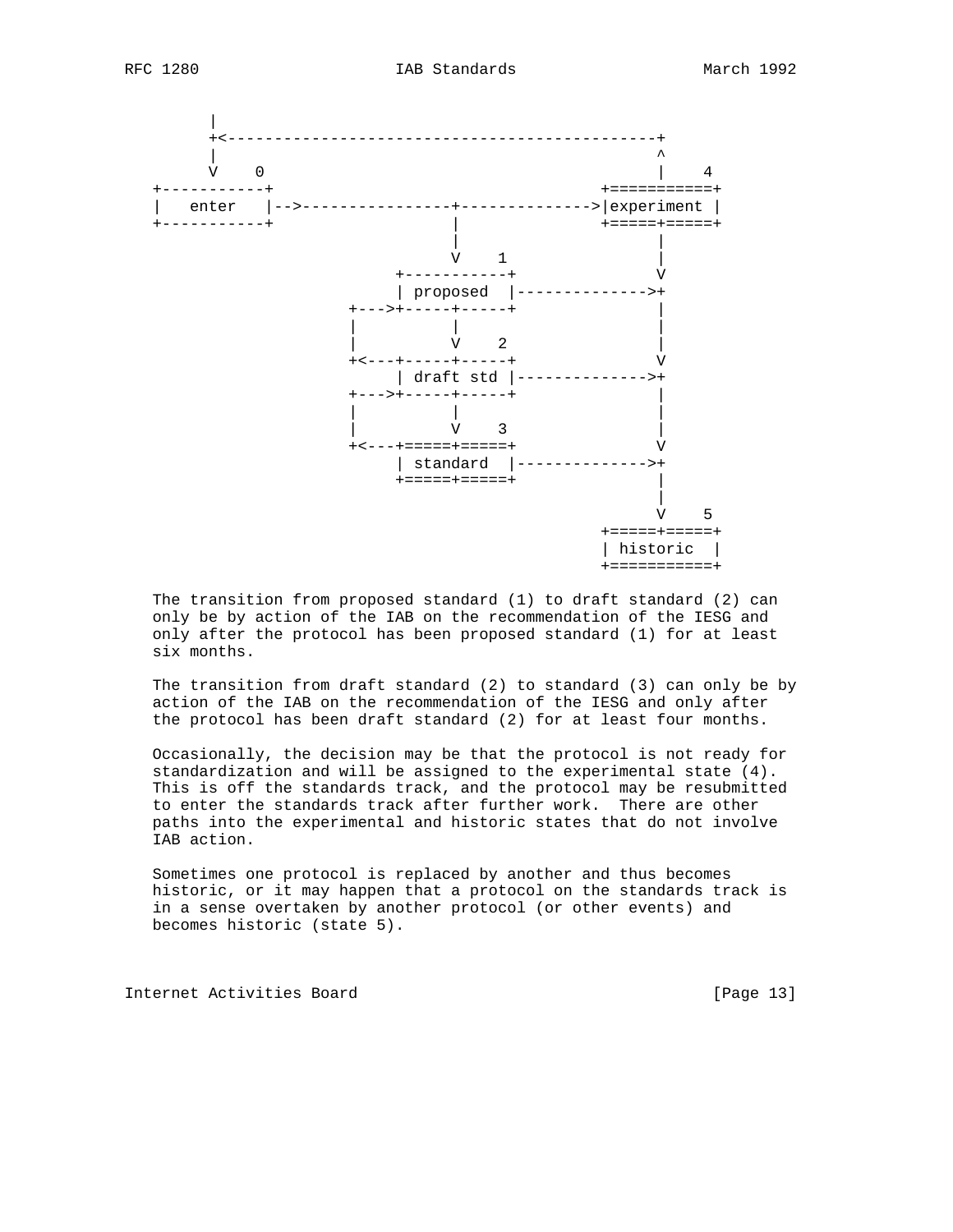6. The Protocols

 Subsection 6.1 lists recent RFCs and other changes. Subsections 6.2 - 6.9 list the standards in groups by protocol state.

- 6.1. Recent Changes
- 6.1.1. New RFCs:
	- 1311 Introduction to the STD Notes

 This is an information document and does not specify any level of standard.

1310 - The Internet Standards Process

 This is an information document and does not specify any level of standard.

 1309 - Technical Overview of Directory Services Using the X.500 Protocol

> This is an information document and does not specify any level of standard.

 1308 - Executive Introduction to Directory Services Using the X.500 Protocol

> This is an information document and does not specify any level of standard.

1307 - Dynamically Switched Link Control Protocol

An Experimental Protocol.

 1306 - Experiences Supporting By-Request Circuit-Switched T3 Networks

> This is an information document and does not specify any level of standard.

- 1304 Definitions of Managed Objects for the SIP Interface Type A Proposed Standard protocol.
- 1303 A Convention for Describing SNMP-based Agents

This is an information document and does not specify any

Internet Activities Board [Page 14]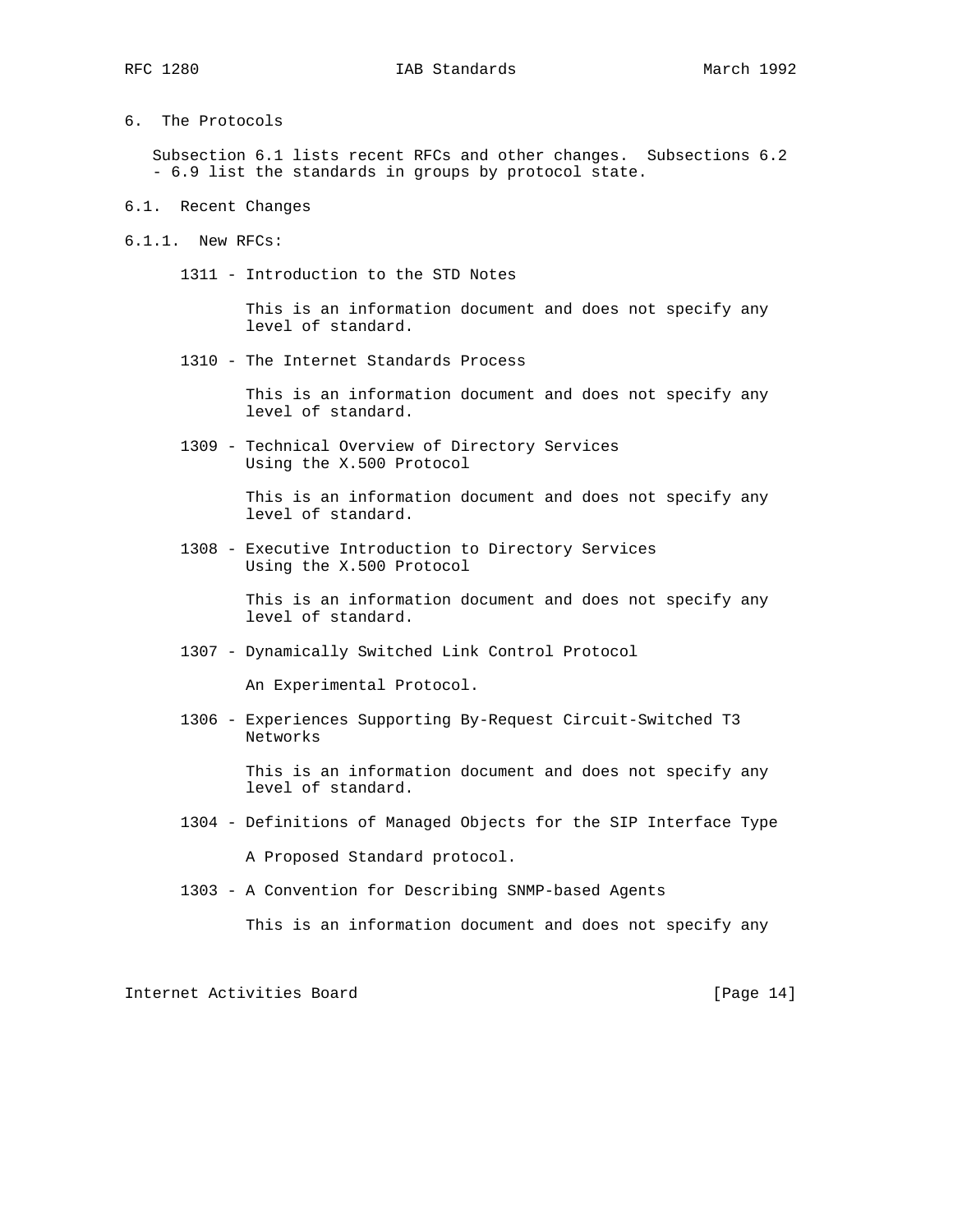level of standard.

1302 - Building a Network Information Services Infrastructure

 This is an information document and does not specify any level of standard.

1301 - Multicast Transport Protocol

 This is an information document and does not specify any level of standard.

1300 - Remembrances of Things Past

 This is an information document and does not specify any level of standard.

1298 - SNMP over IPX

 This is an information document and does not specify any level of standard.

 1297 - NOC Internal Integrated Trouble Ticket System Functional Specification Wishlist ("NOC TT REQUIREMENTS")

> This is an information document and does not specify any level of standard.

1296 - Internet Growth (1981-1991)

 This is an information document and does not specify any level of standard.

 1295 - User Bill of Rights for entries and listings in the Public Directory

> This is an information document and does not specify any level of standard.

1294 - Multiprotocol Interconnect over Frame Relay

A Proposed Standard protocol.

1293 - Inverse Address Resolution Protocol

A Proposed Standard protocol.

Internet Activities Board [Page 15]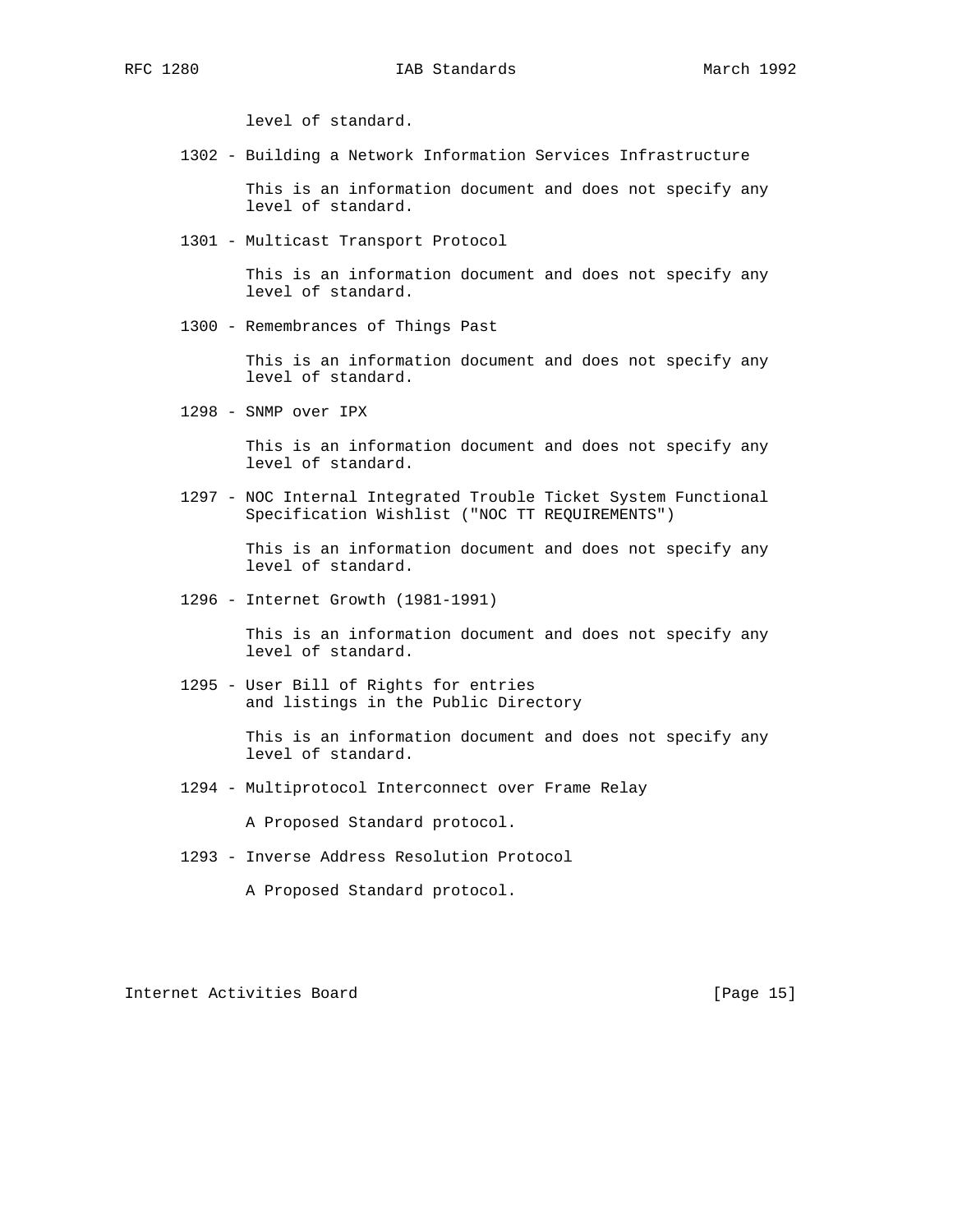1292 - A Catalog of Available X.500 Implementations

 This is an information document and does not specify any level of standard.

1291 - Mid-Level Networks - Potential Technical Services

 This is an information document and does not specify any level of standard.

 1290 - There's Gold in them thar Networks! or Searching for Treasure in all the Wrong Places

> This is an information document and does not specify any level of standard.

1289 - DECnet Phase IV MIB Extensions

A Proposed Standard protocol.

1288 - The Finger User Information Protocol

A Draft Standard protocol.

1287 - Towards the Future Internet Architecture

 This is an information document and does not specify any level of standard.

1286 - Definitions of Managed Objects for Bridges

A Proposed Standard protocol.

1285 - FDDI Management Information Base

A Proposed Standard protocol.

 1284 - Definitions of Managed Objects for the Ethernet-like Interface Types

A Proposed Standard protocol.

1283 - SNMP over OSI

An Experimental protocol.

Internet Activities Board [Page 16]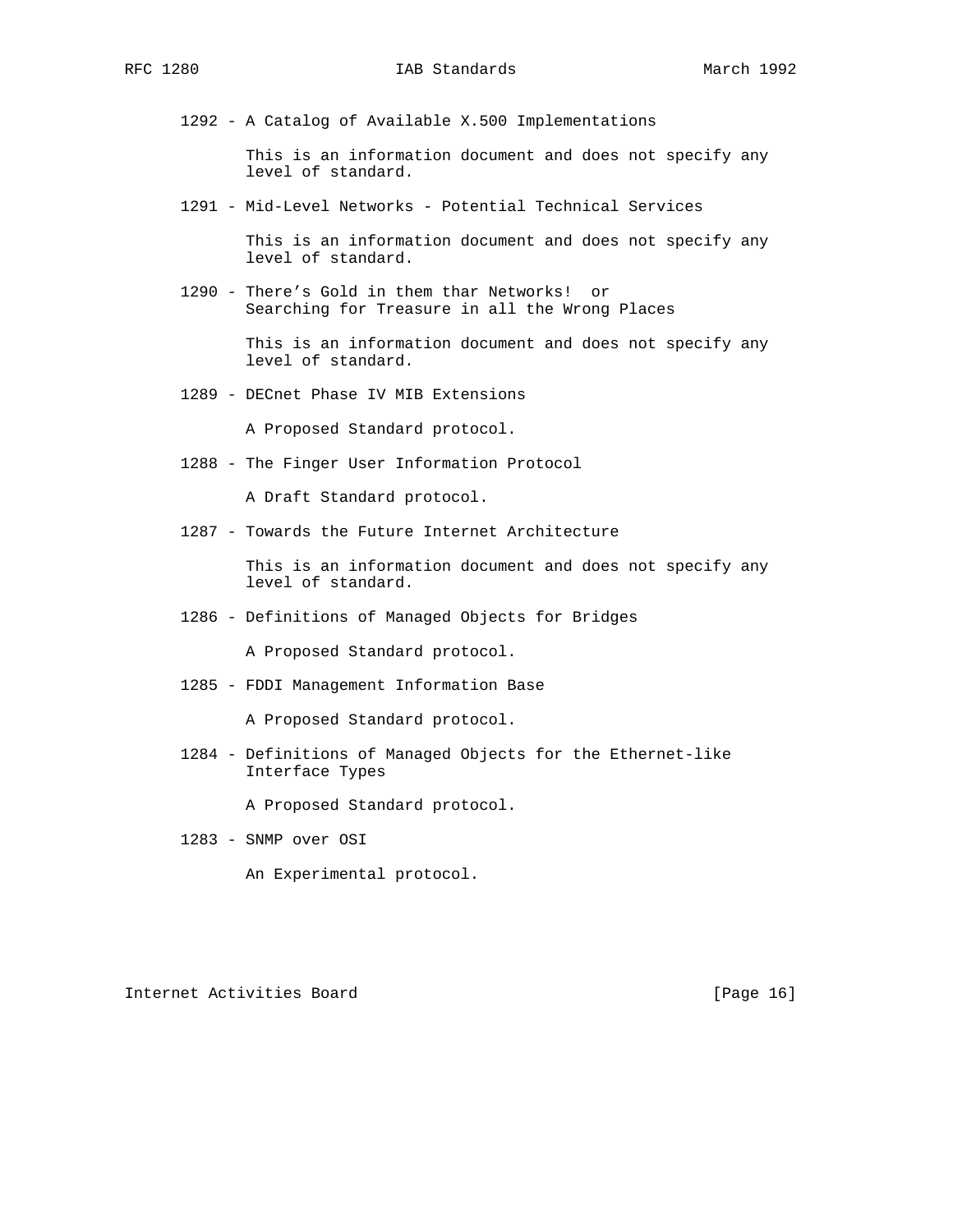1282 - BSD Rlogin

 This is an information document and does not specify any level of standard.

1281 - Guidelines for the Secure Operation of the Internet

 This is an information document and does not specify any level of standard.

- 1280 This memo.
- 1279 X.500 and Domains

An Experimental protocol.

1278 - A string encoding of Presentation Address

 This is an information document and does not specify any level of standard.

 1277 - Encoding Network Addresses to support operation over non- OSI lower layers

A Proposed Standard protocol.

 1276 - Replication and Distributed Operations extensions to provide an Internet Directory using X.500

A Proposed Standard protocol.

 1275 - Replication Requirements to provide an Internet Directory using X.500

> This is an information document and does not specify any level of standard.

1274 - The COSINE and Internet X.500 Schema

A Proposed Standard protocol.

 1273 - A Measurement Study of Changes in Service-Level Reachability in the Global TCP/IP Internet: Goals, Experimental Design, Implementation, and Policy Considerations

> This is an information document and does not specify any level of standard.

Internet Activities Board [Page 17]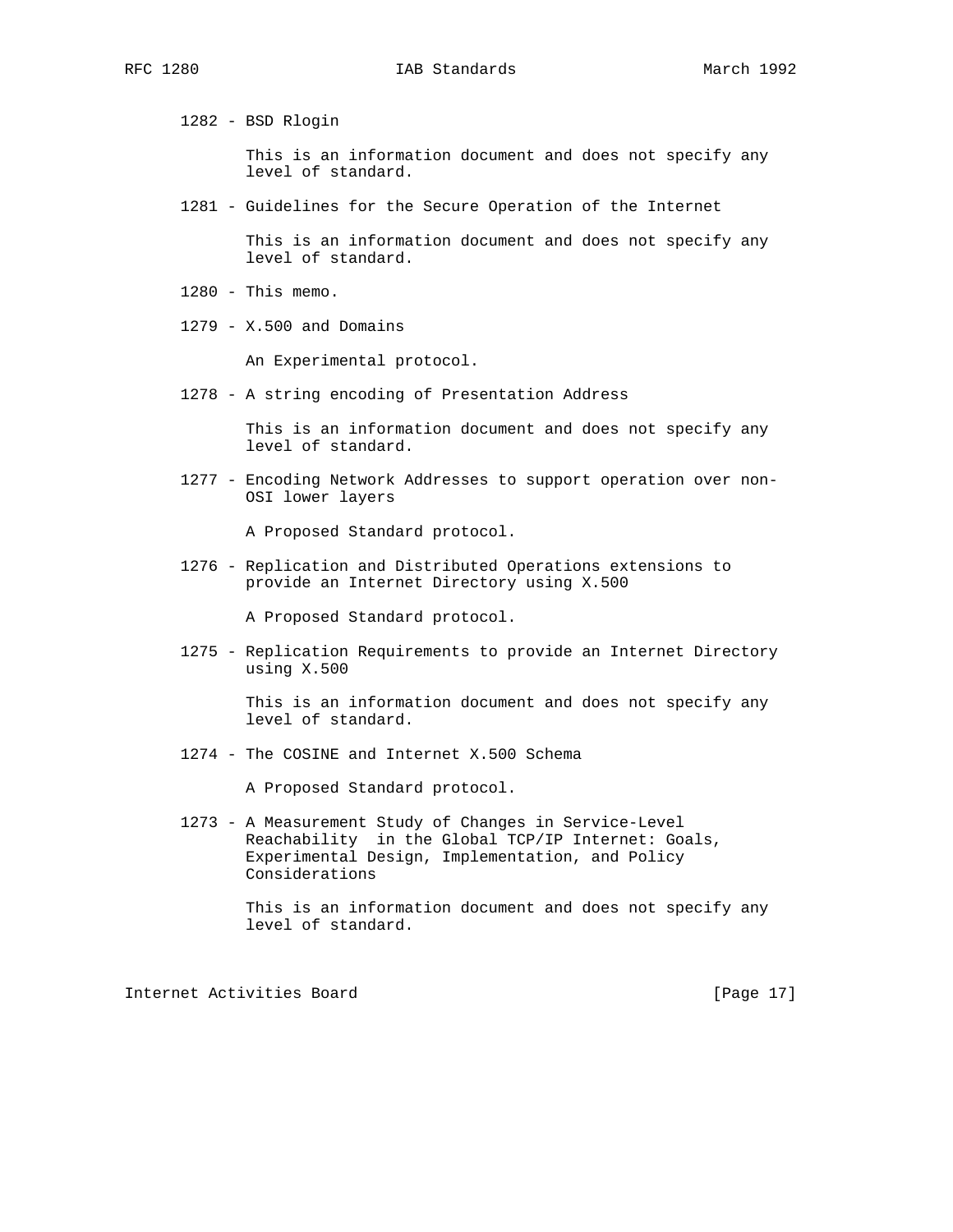1272 - Internet Accounting: Background

 This is an information document and does not specify any level of standard.

1271 - Remote Network Monitoring Management Information Base

A Proposed Standard protocol.

1270 - SNMP Communications Services

 This is an information document and does not specify any level of standard.

 1269 - Definitions of Managed Objects for the Border Gateway Protocol (Version 3)

A Proposed Standard protocol.

1268 - Application of the Border Gateway Protocol in the Internet

A Draft Standard protocol.

1267 - A Border Gateway Protocol 3 (BGP-3)

A Draft Standard protocol.

1266 - Experience with the BGP Protocol

 This is an information document and does not specify any level of standard.

1265 - BGP Protocol Analysis

 This is an information document and does not specify any level of standard.

 1264 - Internet Engineering Task Force - Internet Routing Protocol Standardization Criteria

> This is an information document and does not specify any level of standard.

1263 - TCP Extensions Considered Harmful

 This is an information document and does not specify any level of standard.

Internet Activities Board [Page 18]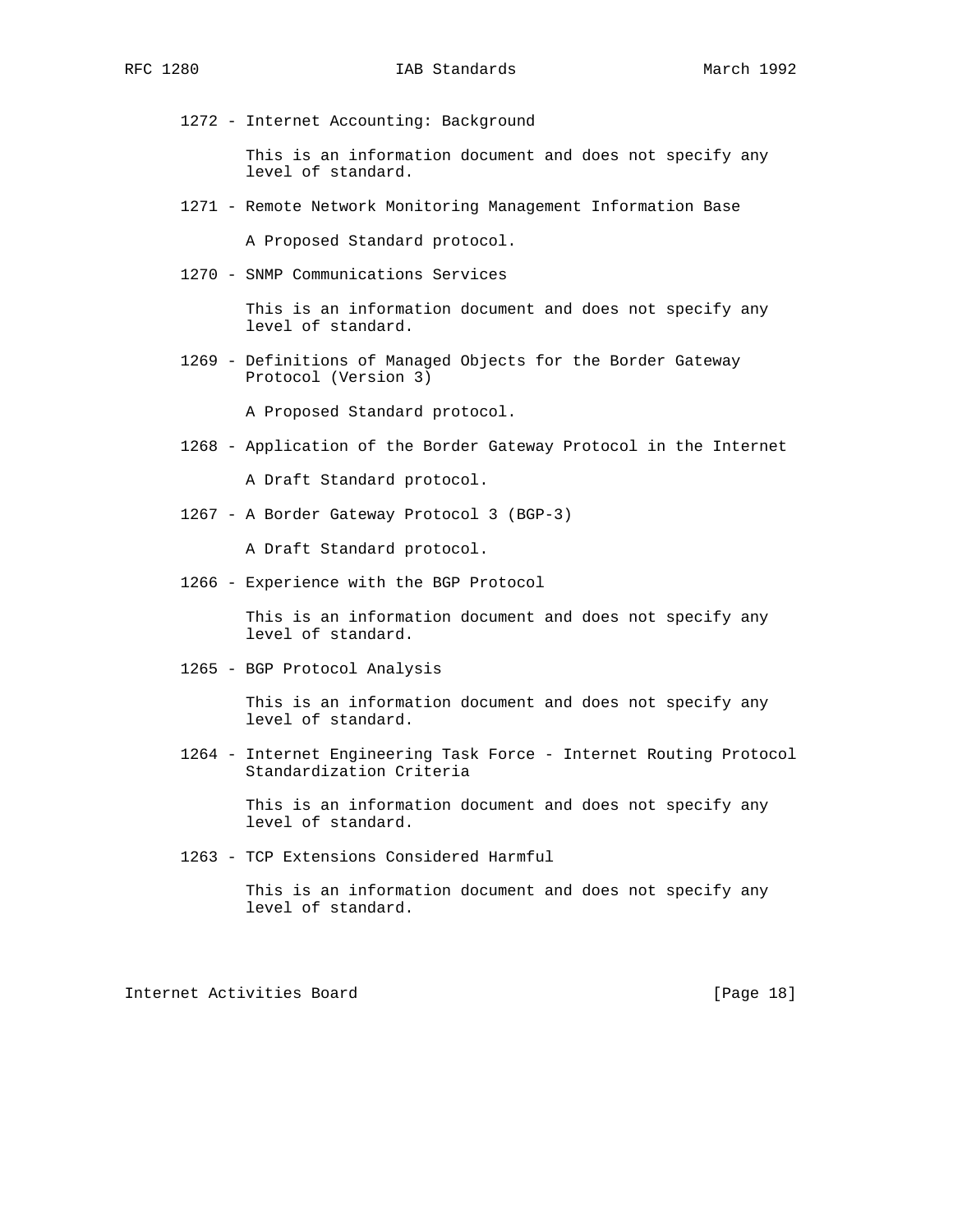1262 - Guidelines for Internet Measurement Activities

 This is an information document and does not specify any level of standard.

1261 - Transition of NIC Services

 This is an information document and does not specify any level of standard.

- 1260 Not yet issued.
- 1259 Building The Open Road: The NREN As Test-Bed For The National Public Network

 This is an information document and does not specify any level of standard.

1258 - BSD Rlogin

 This is an information document and does not specify any level of standard. Obsoleted by RFC 1282.

 1257 - Isochronous Applications Do Not Require Jitter-Controlled Networks

> This is an information document and does not specify any level of standard.

1256 - ICMP Router Discovery Messages

A Proposed Standard protocol.

1255 - A Naming Scheme for c=US

 This is an information document and does not specify any level of standard.

1254 - Gateway Congestion Control Survey

 This is an information document and does not specify any level of standard.

1253 - OSPF Version 2 Management Information Base

A Proposed Standard protocol.

Internet Activities Board [Page 19]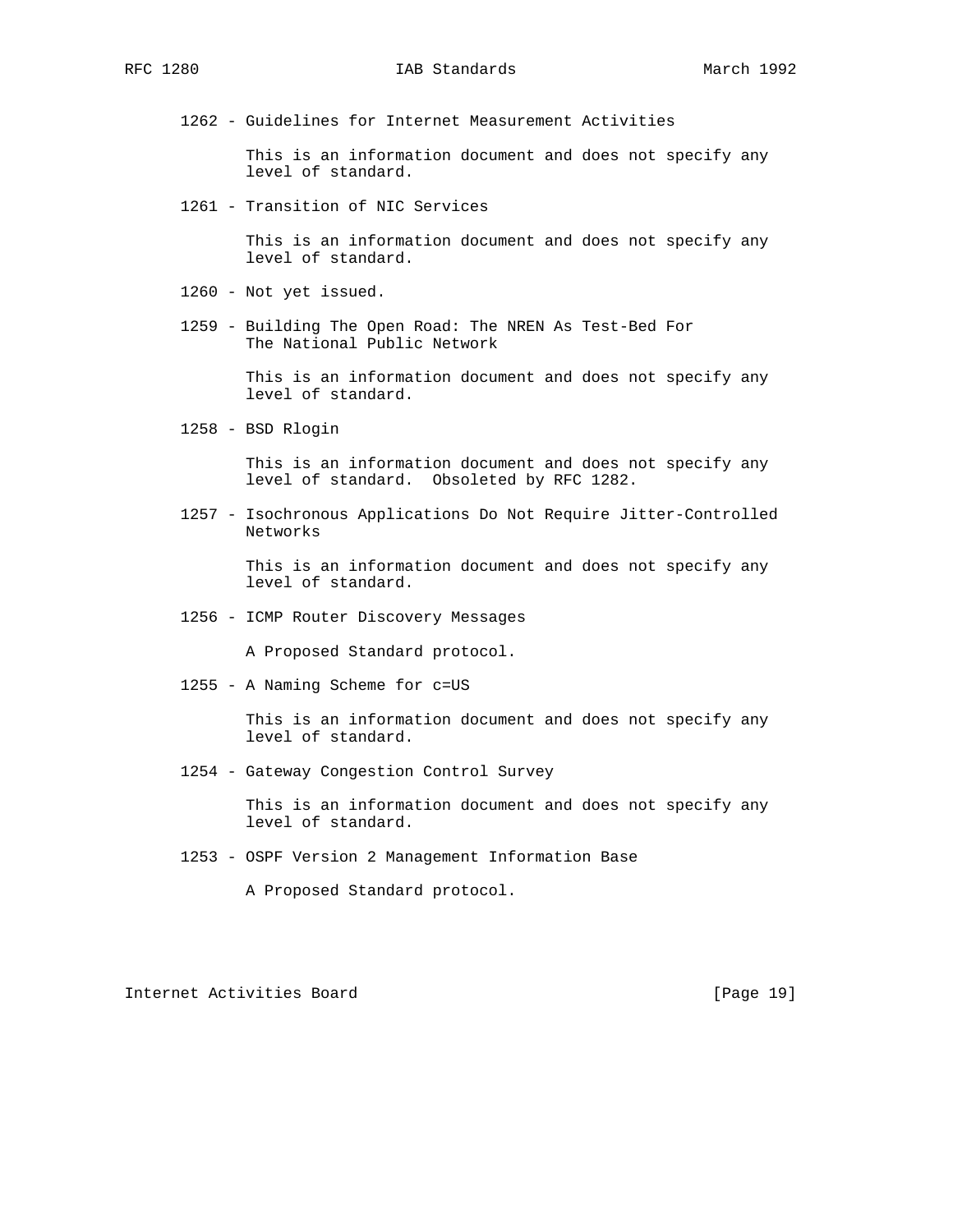1108 - U.S. Department of Defense Security Options for the Internet Protocol

A Proposed Standard protocol.

1099 - Request for Comments Summary RFC Numbers 1000-1099

 This is an information document and does not specify any level of standard.

6.1.2. Other Changes:

 RFC 1156, MIB-I is no longer referenced since it is completely replaced by RFC 1213, MIB-II.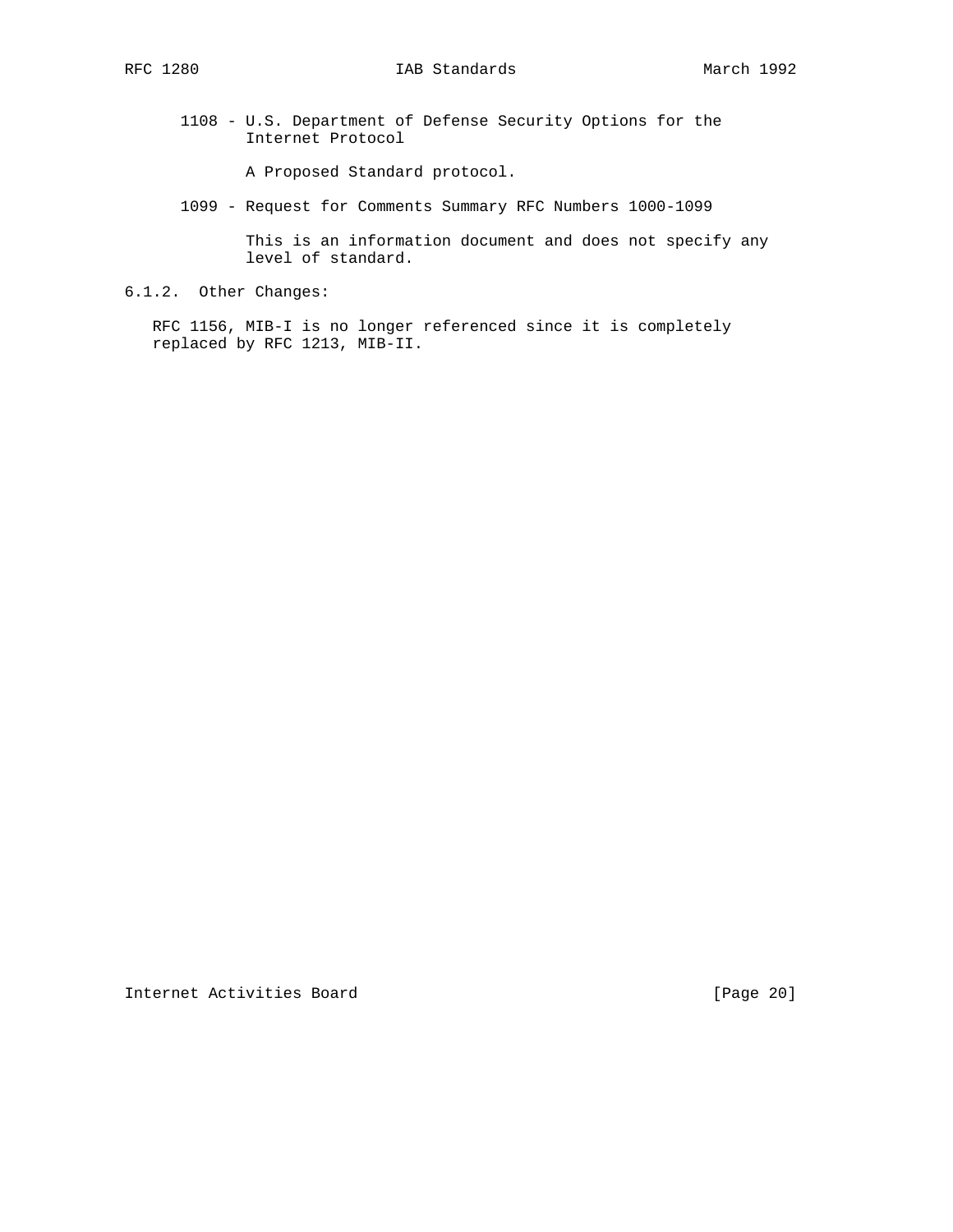## 6.2. Standard Protocols

| Protocol       | Name                                | Status |                   | RFC STD * |         |
|----------------|-------------------------------------|--------|-------------------|-----------|---------|
| ========       |                                     |        | ======== ==== === |           | $=$     |
| .              | IAB Official Protocol Standards     | Rea    | 1280              |           | $1 *$   |
| --------       | Assigned Numbers                    | Req    | 1060              |           | $2 *$   |
| --------       | Host Requirements - Communications  | Req    | 1122              |           | $3 *$   |
|                | Host Requirements - Applications    | Req    | 1123              |           | $3 *$   |
|                | Gateway Requirements                | Req    | 1009              |           | $4 *$   |
| IP             | Internet Protocol                   | Req    | 791               |           | $5 *$   |
|                | as amended by:                      |        |                   |           |         |
|                | IP Subnet Extension                 | Req    | 950               | 5         | $\star$ |
|                | IP Broadcast Datagrams              | Req    | 919               | 5         | $\star$ |
| --------       | IP Broadcast Datagrams with Subnets | Req    | 922               | 5         | $\star$ |
| ICMP           | Internet Control Message Protocol   | Req    | 792               | 5         | $\star$ |
| IGMP           | Internet Group Multicast Protocol   | Rec    | 1112              | 5         | $\star$ |
| UDP            | User Datagram Protocol              | Rec    | 768               | 6         | $\star$ |
| TCP            | Transmission Control Protocol       | Rec    | 793               |           | $7 *$   |
| TELNET         | Telnet Protocol                     | Rec    | 854,855           |           | $8 *$   |
| FTP            | File Transfer Protocol              | Rec    | 959               |           | $9 *$   |
| SMTP           | Simple Mail Transfer Protocol       | Rec    | 821               | 10        | $\star$ |
| MAIL           | Format of Electronic Mail Messages  | Rec    | 822               | $11 *$    |         |
| CONTENT        | Content Type Header Field           | Rec    | 1049              | $11 *$    |         |
| <b>NTP</b>     | Network Time Protocol               | Rec    | 1119              | $12 *$    |         |
| DOMAIN         | Domain Name System                  |        | Rec 1034,1035     | $13 *$    |         |
| $DNS-MX$       | Mail Routing and the Domain System  | Rec    | 974               | $14$ *    |         |
| SNMP           | Simple Network Management Protocol  | Rec    | 1157              | $15 *$    |         |
| SMI            | Structure of Management Information | Rec    | 1155              | $16 *$    |         |
| MIB-II         | Management Information Base-II      | Rec    | 1213              | $17 *$    |         |
| EGP            | Exterior Gateway Protocol           | Rec    | 904               | $18 *$    |         |
| <b>NETBIOS</b> | NetBIOS Service Protocols           |        | Ele 1001,1002     | $19 *$    |         |
| <b>ECHO</b>    | Echo Protocol                       | Rec    | 862               | $20 *$    |         |
| <b>DISCARD</b> | Discard Protocol                    | Ele    | 863               | $21 *$    |         |
| CHARGEN        | Character Generator Protocol        | Ele    | 864               | $22 *$    |         |
| <b>QUOTE</b>   | Quote of the Day Protocol           | Ele    | 865               | $23 *$    |         |
| USERS          | Active Users Protocol               | Ele    | 866               | $24 *$    |         |
| DAYTIME        | Daytime Protocol                    | Ele    | 867               | $25 *$    |         |
| TIME           | Time Server Protocol                | Ele    | 868               | $26 *$    |         |

[Note: an asterisk at the end of a line indicates a change from the previous edition of this document.]

Applicability Statements:

 IGMP -- The Internet Activities Board intends to move towards general adoption of IP multicasting, as a more efficient solution than broadcasting for many applications. The host interface has been standardized in RFC-1112; however, multicast-routing gateways are in

Internet Activities Board [Page 21]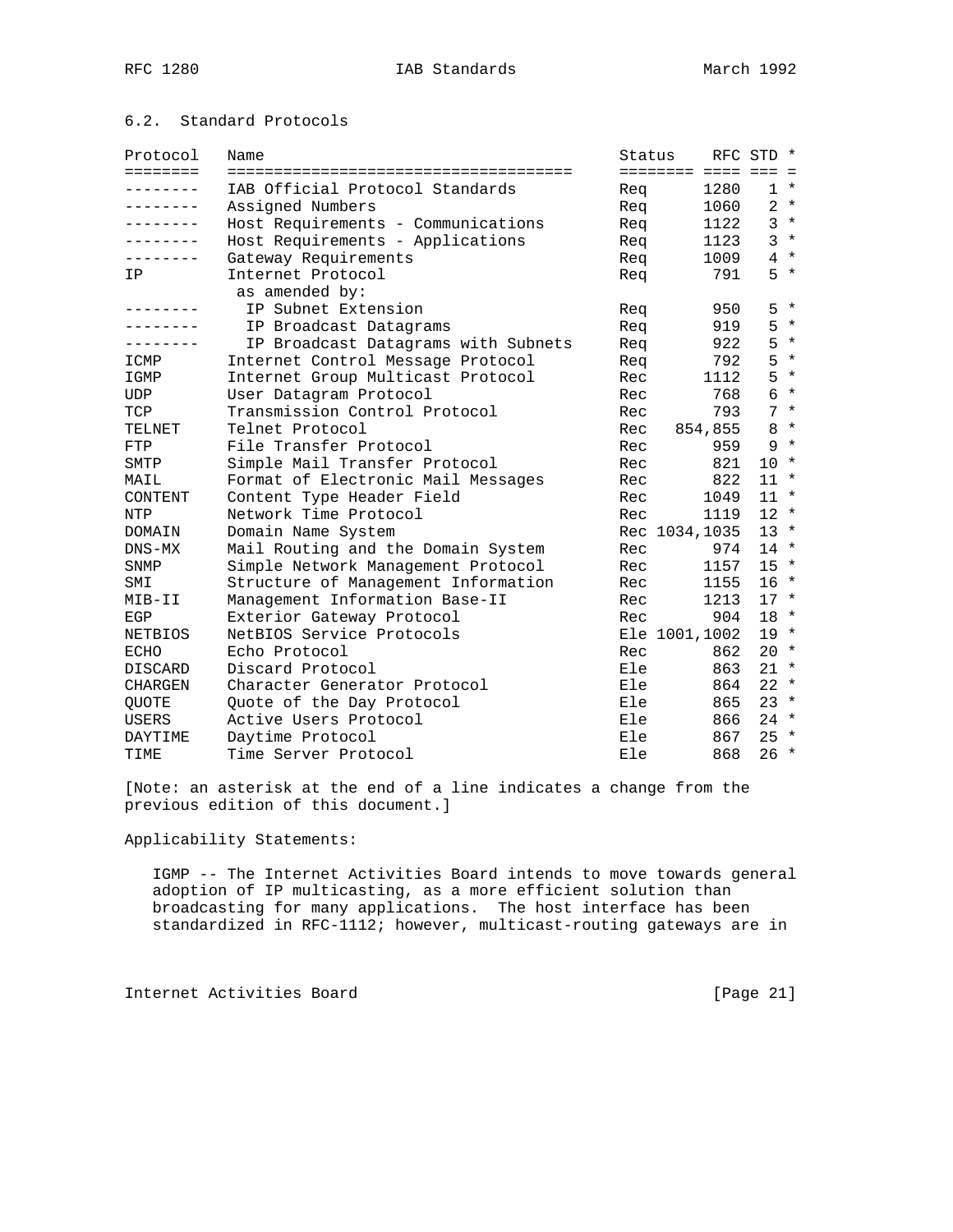the experimental stage and are not widely available. An Internet host should support all of RFC-1112, except for the IGMP protocol itself which is optional; see RFC-1122 for more details. Even without IGMP, implementation of RFC-1112 will provide an important advance: IP-layer access to local network multicast addressing. It is expected that IGMP will become recommended for all hosts and gateways at some future date.

SMI, MIB-II SNMP -- The Internet Activities Board recommends that all IP and TCP implementations be network manageable. At the current time, this implies implementation of the Internet MIB-II (RFC-1213), and at least the recommended management protocol SNMP (RFC-1157).

6.3. Network-Specific Standard Protocols

| Protocol                                                                            | Name                                    | State   | Status | RFC             |
|-------------------------------------------------------------------------------------|-----------------------------------------|---------|--------|-----------------|
| $\begin{array}{cccccccccccccc} = & = & = & = & = & = & = & = & = & = & \end{array}$ | ===================================     | ======= | ====== | $=$ $=$ $=$ $=$ |
| $IP-FR$                                                                             | Multiprotocol over Frame Relay          | Prop    | Ele    | $1294*$         |
| IP-SMDS                                                                             | Transmission of IP Datagrams over SMDS  | Prop    | Ele    | $1209*$         |
| ARP                                                                                 | Address Resolution Protocol             | Std     | Ele    | $826*$          |
| RARP                                                                                | A Reverse Address Resolution Protocol   | Std     | Ele    | $903*$          |
| IP-ARPA                                                                             | Internet Protocol on ARPANET            | Std     |        | $E1e$ BBN1822*  |
| $IP-WB$                                                                             | Internet Protocol on Wideband Network   | Std     | Ele    | $907*$          |
| $IP-X25$                                                                            | Internet Protocol on X.25 Networks      | Std     | Ele    | $877*$          |
| $IP-E$                                                                              | Internet Protocol on Ethernet Networks  | Std     | Ele    | 894*            |
| $IP-EE$                                                                             | Internet Protocol on Exp. Ethernet Nets | Std     | Ele    | 895*            |
| IP-IEEE                                                                             | Internet Protocol on IEEE 802           | Std     | Ele    | $1042*$         |
| $IP-DC$                                                                             | Internet Protocol on DC Networks        | Std     | Ele    | 891*            |
| $IP-HC$                                                                             | Internet Protocol on Hyperchannel       | Std     | Ele    | $1044*$         |
| $IP-ARC$                                                                            | Internet Protocol on ARCNET             | Std     | Ele    | $1051*$         |
| IP-SLIP                                                                             | Transmission of IP over Serial Lines    | Std     | Ele    | $1055*$         |
| IP-NETBIOS                                                                          | Transmission of IP over NETBIOS         | Std     | Ele    | 1088*           |
| IP-IPX                                                                              | Transmission of 802.2 over IPX Networks | Std     | Ele    | $1132*$         |
| IP-FDDI                                                                             | Transmission of IP over FDDI            | Draft   | Ele    | 1188*           |

[Note: an asterisk at the end of a line indicates a change from the previous edition of this document.]

Applicability Statements:

 It is expected that a system will support one or more physical networks and for each physical network supported the appropriate protocols from the above list must be supported. That is, it is elective to support any particular type of physical network, and for the physical networks actually supported it is required that they be supported exactly according to the protocols in the above list. See also the Host and Gateway Requirements RFCs for more specific information on network-specific ("link layer") protocols.

Internet Activities Board [Page 22]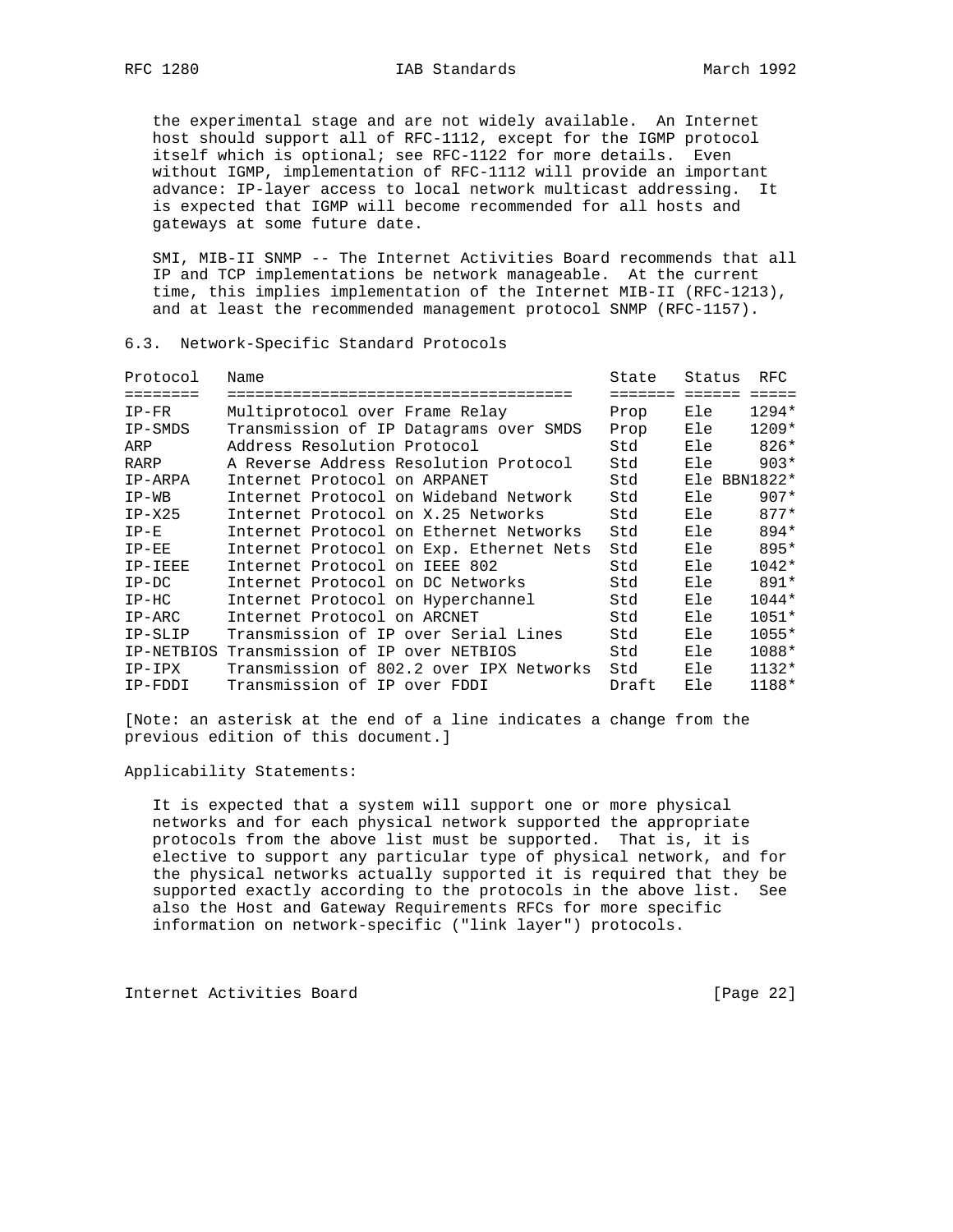## 6.4. Draft Standard Protocols

| Protocol     | Name                                    | Status               | RFC     |
|--------------|-----------------------------------------|----------------------|---------|
|              | =====================                   | ===========          |         |
| FINGER       | Finger Protocol                         | Elective             | 1288*   |
| BGP-APP      | Application of BGP                      | Elective             | 1268*   |
| BGP3         | Border Gateway Protocol 3 (BGP-3)       | Elective             | $1267*$ |
| OSPF2        | Open Shortest Path First Routing V2     | Elective             | 1247    |
| POP3         | Post Office Protocol, Version 3         | Elective             | 1225    |
|              | Concise-MIB Concise MIB Definitions     | Elective             | 1212    |
| IP-FDDI      | Internet Protocol on FDDI Networks      | Elective             | 1188    |
| TOPT-LINE    | Telnet Linemode Option                  | Elective             | 1184    |
| PPP          | Point to Point Protocol                 | Elective             | 1171    |
|              | Mail Privacy: Procedures                | Elective             | 1113    |
|              | Mail Privacy: Key Management            | Elective             | 1114    |
|              | Mail Privacy: Algorithms                | Elective             | 1115    |
| <b>BOOTP</b> | Bootstrap Protocol                      | Recommended 951,1084 |         |
| <b>RIP</b>   | Routing Information Protocol            | Elective             | 1058    |
| $TP-TCP$     | ISO Transport Service on top of the TCP | Elective             | 1006    |
| NICNAME      | WhoIs Protocol                          | Elective             | 954     |
| TFTP         | Trivial File Transfer Protocol          | Elective             | 783     |

[Note: an asterisk at the end of a line indicates a change from the previous edition of this document.]

#### Applicability Statements:

 RIP -- The Routing Information Protocol (RIP) is widely implemented and used in the Internet. However, both implementors and users should be aware that RIP has some serious technical limitations as a routing protocol. The IETF is currently developing several candidates for a new standard "open" routing protocol with better properties than RIP. The IAB urges the Internet community to track these developments, and to implement the new protocol when it is standardized; improved Internet service will result for many users.

 TP-TCP -- As OSI protocols become more widely implemented and used, there will be an increasing need to support interoperation with the TCP/IP protocols. The Internet Engineering Task Force is formulating strategies for interoperation. RFC-1006 provides one interoperation mode, in which TCP/IP is used to emulate TP0 in order to support OSI applications. Hosts that wish to run OSI connection-oriented applications in this mode should use the procedure described in RFC- 1006. In the future, the IAB expects that a major portion of the Internet will support both TCP/IP and OSI (inter-)network protocols in parallel, and it will then be possible to run OSI applications across the Internet using full OSI protocol "stacks".

Internet Activities Board [Page 23]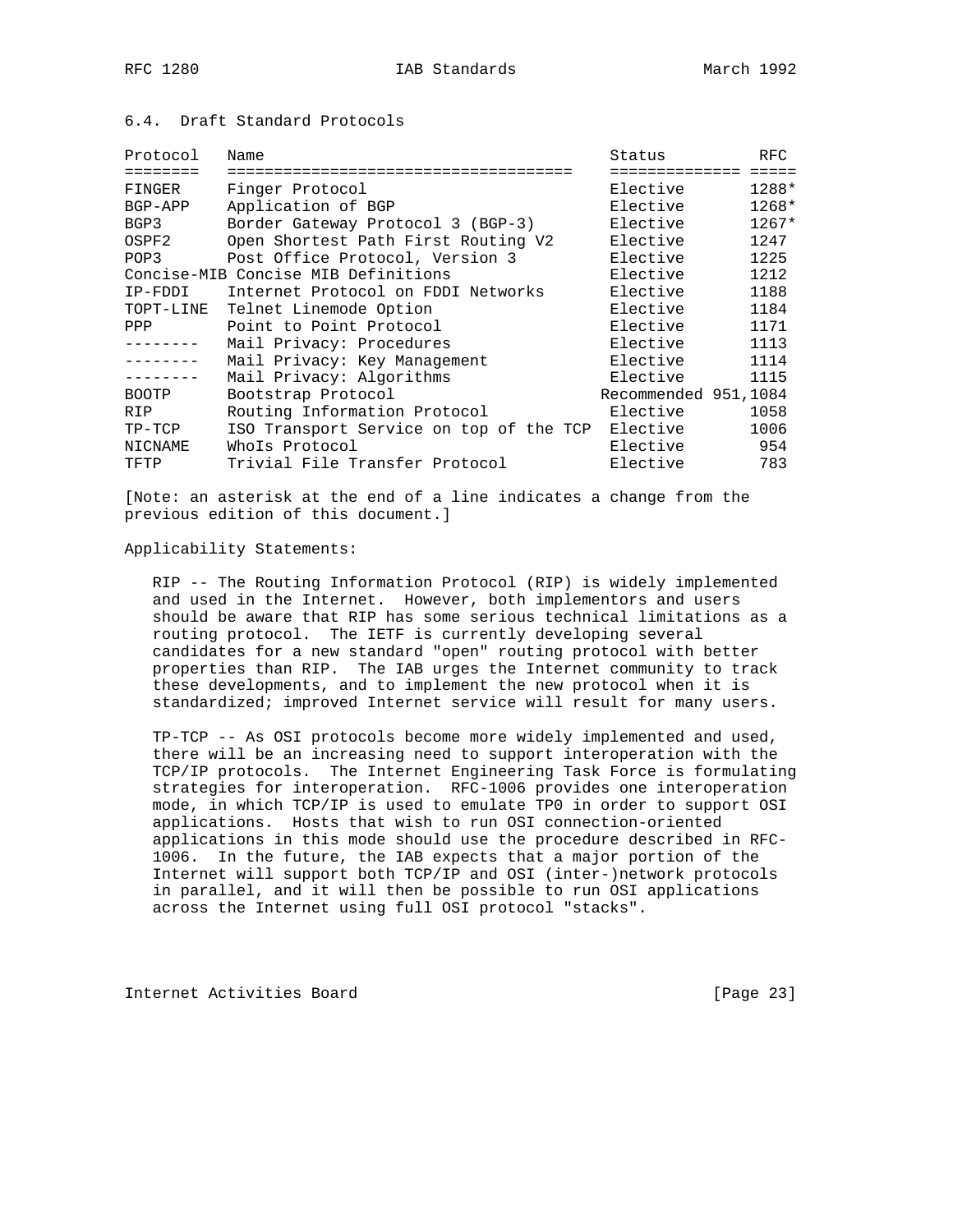# RFC 1280 **IAB Standards** March 1992

 PPP -- Point to Point Protocol is a method of sending IP over serial lines, which are a type of physical network. It is anticipated that PPP will be advanced to the network-specific standard protocol state in the future.

## 6.5. Proposed Standard Protocols

| Protocol              | Name                                              | Status               | RFC     |
|-----------------------|---------------------------------------------------|----------------------|---------|
| $=$                   |                                                   | ==================== |         |
| SIP-MIB               | SIP Interface Type MIB                            | Elective             | 1304*   |
| IARP                  | Inverse Address Resolution Protocol               | Elective             | 1293*   |
| DECNET-MIB DECNET MIB |                                                   | Elective             | 1289*   |
| BRIDGE-MIB BRIDGE-MIB |                                                   | Elective             | 1286*   |
| FDDI-MIB              | FDDI-MIB                                          | Elective             | 1285*   |
| ETHER-MIB             | Ethernet MIB                                      | Elective             | 1284*   |
| -------               | Encoding Network Addresses                        | Elective             | $1277*$ |
| -------               | Replication and Distributed Operations            | Elective             | 1276*   |
| .                     | Replication Requirements                          | Elective             | 1275*   |
|                       | COSINE and Internet X.500 Schema                  | Elective             | 1274*   |
| RMON-MIB              | Remote Network Monitoring MIB                     | Elective             | 1271*   |
| BGP-MIB               | Border Gateway Protocol MIB (Version 3)           | Elective             | 1269*   |
| ICMP-ROUT             | ICMP Router Discovery Messages                    | Elective             | 1256*   |
| OSPF-MIB              | OSPF Version 2 MIB                                | Elective             | 1253*   |
| <b>IPSO</b>           | DoD Security Options for IP                       | Elective             | 1108*   |
| AT-MIB                | Appletalk MIB                                     | Elective             | 1243    |
| OSI-UDP               | OSI TS on UDP                                     | Elective             | 1240    |
| STD-MIBs              | Reassignment of Exp MIBs to Std MIBs              | Elective             | 1239    |
| OSI-NSAP              | Guidelines for OSI NSAP Allocation                | Elective             | 1237    |
| IPX-IP                | Tunneling IPX Traffic through IP Nets             | Elective             | 1234    |
| DS3-MIB               | DS3 Interface Objects                             | Elective             | 1233    |
| DS1-MIB               | DS1 Interface Objects                             | Elective             | 1232    |
| 802.5-MIB             | IEEE 802.5 Token Ring MIB                         | Elective             | 1231    |
| 802.4-MIP             | IEEE 802.4 Token Bus MIB                          | Elective             | 1230    |
| GINT-MIB              | Extensions to the Generic-Interface MIB           | Elective             | 1229    |
| PPP-EXT               | PPP Extensions for Bridging                       | Elective             | 1220    |
|                       | OIM-MIB-II OSI Internet Management: MIB-II        | Elective             | 1214    |
| IP-SMDS               | IP Datagrams over the SMDS Service                | Elective             | 1209    |
| IP-ARCNET             | Transmitting IP Traffic over ARCNET Nets Elective |                      | 1201    |
| $IS-IS$               | OSI IS-IS for TCP/IP Dual Environments            | Elective             | 1195    |
| IP-MTU                | Path MTU Discovery                                | Elective             | 1191    |
| CMOT                  | Common Management Information Services            | Elective             | 1189    |
| PPP-INIT              | PPP Initial Configuration Options                 | Elective             | 1172    |
| IP-CMPRS              | Compressing TCP/IP Headers                        | Elective             | 1144    |
|                       | ISO-TS-ECHO Echo for ISO-8473                     | Elective             | 1139    |
| SUN-NFS               | Network File System Protocol                      | Elective             | 1094    |
| SUN-RPC               | Remote Procedure Call Protocol                    | Elective             | 1057    |
| PCMAIL                | Pcmail Transport Protocol                         | Elective             | 1056    |
| NFILE                 | A File Access Protocol                            | Elective             | 1037    |

Internet Activities Board [Page 24]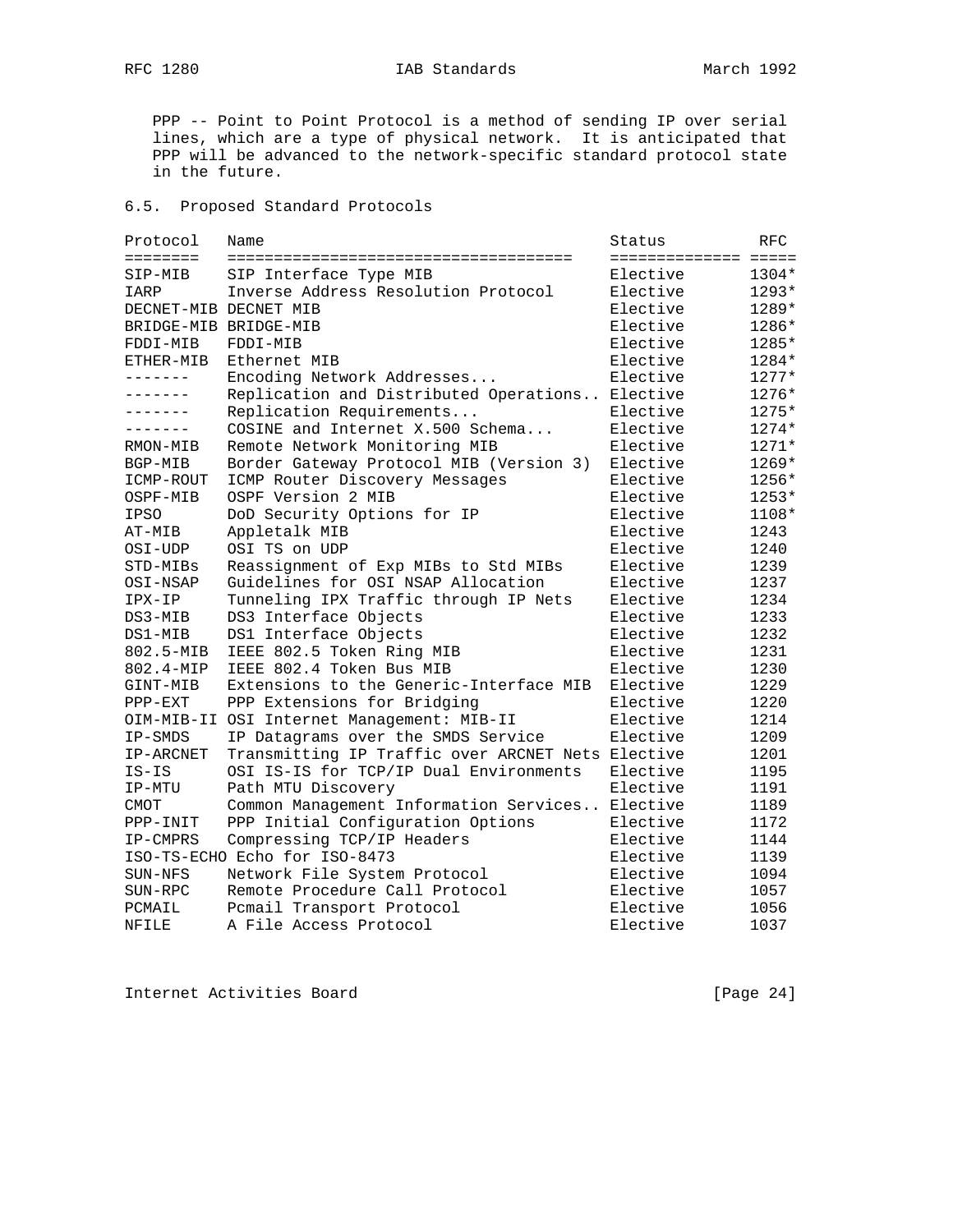|            | Mapping between $X.400(84)$ and RFC-822 | Elective | 987,1026 |
|------------|-----------------------------------------|----------|----------|
| NNTP       | Network News Transfer Protocol          | Elective | 977      |
| HOSTNAME   | HOSTNAME Protocol                       | Elective | 953      |
| SFTP       | Simple File Transfer Protocol           | Elective | 913      |
| <b>RLP</b> | Resource Location Protocol              | Elective | 887      |
| SUPDUP     | SUPDUP Protocol                         | Elective | 734      |

[Note: an asterisk at the end of a line indicates a change from the previous edition of this document.]

Applicability Statements:

 IP-SMDS and IP-ARCNET -- These define methods of sending IP over particular network types. It is anticipated that these will be advanced to the network specific standard protocol state in the future.

6.6. Telnet Options

For convenience, all the Telnet Options are collected here with both their state and status.

|                                                    |    |      | State Status      |             | RFC STD     |
|----------------------------------------------------|----|------|-------------------|-------------|-------------|
| ========                                           |    |      | ===== ====== ==== |             | $=$ $=$ $=$ |
| TOPT-BIN<br>Binary Transmission                    | 0  | Std  | Rec               | 856         | $27*$       |
| TOPT-ECHO<br>Echo                                  | 1  | Std  | Rec               | 857         | $28*$       |
| TOPT-RECN<br>Reconnection                          | 2  | Prop | Ele               | $\cdots$    |             |
| TOPT-SUPP<br>Suppress Go Ahead                     | 3  | Std  | Rec               | 858         | $29*$       |
| TOPT-APRX<br>Approx Message Size Negotiation       | 4  | Prop | Ele               | $\cdots$    |             |
| TOPT-STAT<br>Status                                | 5  | Std  | Rec               | 859         | $30*$       |
| Timing Mark<br>TOPT-TIM                            | 6  | Std  | Rec               | 860         | $31*$       |
| Remote Controlled Trans and Echo<br>TOPT-REM       | 7  | Prop | Ele               | 726         |             |
| Output Line Width<br>TOPT-OLW                      | 8  | Prop | Ele               | $\ddots$    |             |
| TOPT-OPS<br>Output Page Size                       | 9  | Prop | Ele               | $\ddotsc$ . |             |
| TOPT-OCRD<br>Output Carriage-Return Disposition 10 |    | Prop | Ele               | 652         |             |
| Output Horizontal Tabstops<br>TOPT-OHT             | 11 | Prop | Ele               | 653         |             |
| Output Horizontal Tab Disposition<br>TOPT-OHTD     | 12 | Prop | Ele               | 654         |             |
| Output Formfeed Disposition<br>TOPT-OFD            | 13 | Prop | Ele               | 655         |             |
| Output Vertical Tabstops<br>TOPT-OVT               | 14 | Prop | Ele               | 656         |             |
| Output Vertical Tab Disposition<br>TOPT-OVTD       | 15 | Prop | Ele               | 657         |             |
| Output Linefeed Disposition<br>TOPT-OLD            | 16 | Prop | Ele               | 658         |             |
| TOPT-EXT<br>Extended ASCII                         | 17 | Prop | Ele               | 698         |             |
| TOPT-LOGO<br>Logout                                | 18 | Prop | Ele               | 727         |             |
| TOPT-BYTE<br>Byte Macro                            | 19 | Prop | Ele               | 735         |             |
| Data Entry Terminal<br>TOPT-DATA                   | 20 | Prop | Ele               | 1043        |             |
| TOPT-SUP<br>SUPDUP                                 | 21 | Prop | Ele               | 734         |             |
| TOPT-SUPO<br>SUPDUP Output                         | 22 | Prop | Ele               | 749         |             |
| Send Location<br>TOPT-SNDL                         | 23 | Prop | Ele               | 779         |             |

Internet Activities Board [Page 25]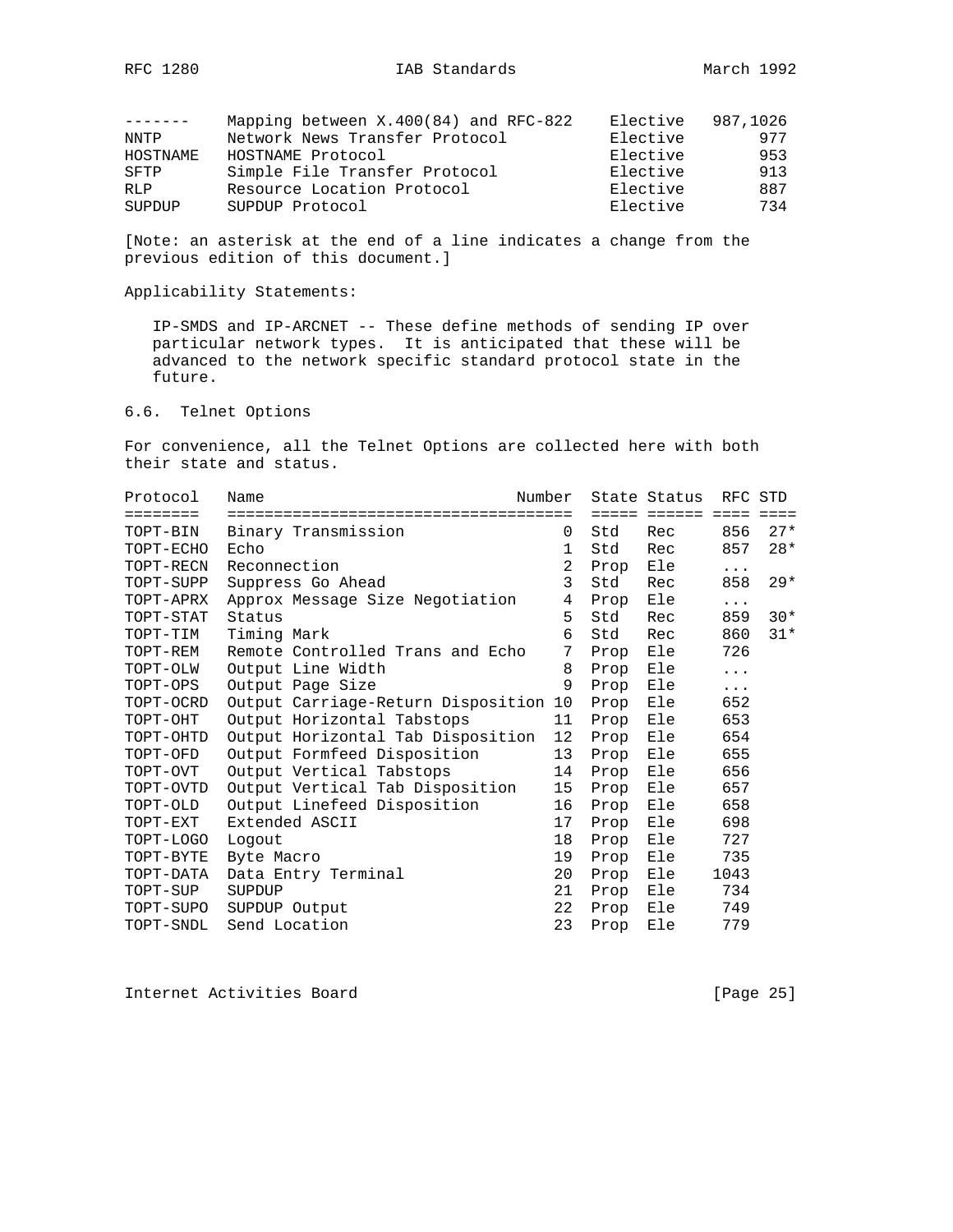| TOPT-TERM   | Terminal Type                    | 24  | Prop      | Ele | 930  |       |
|-------------|----------------------------------|-----|-----------|-----|------|-------|
| TOPT-EOR    | End of Record                    | 25  | Prop      | Ele | 885  |       |
| TOPT-TACACS | TACACS User Identification       | 26  | Prop      | Ele | 927  |       |
| TOPT-OM     | Output Marking                   | 27  | Prop      | Ele | 933  |       |
| TOPT-TLN    | Terminal Location Number         | 28  | Prop      | Ele | 946  |       |
| TOPT-3270   | Telnet 3270 Regime               | 29  | Prop      | Ele | 1041 |       |
| $TOPT-X.3$  | X.3 PAD                          | 30  | Prop      | Ele | 1053 |       |
| TOPT-NAWS   | Negotiate About Window Size      | 31  | Prop      | Ele | 1073 |       |
| TOPT-TS     | Terminal Speed                   | 32  | Prop      | Ele | 1079 |       |
| TOPT-RFC    | Remote Flow Control              | 33  | Prop      | Ele | 1080 |       |
| TOPT-LINE   | Linemode                         | 34  | Draft Ele |     | 1184 |       |
| TOPT-XDL    | X Display Location               | 35  | Prop      | Ele | 1096 |       |
|             | TOPT-EXTOP Extended-Options-List | 255 | Std       | Rec | 861  | $32*$ |
|             |                                  |     |           |     |      |       |

[Note: an asterisk at the end of a line indicates a change from the previous edition of this document.]

6.7. Experimental Protocols

| Protocol                                                                | Name                                                 | Status                | RFC     |
|-------------------------------------------------------------------------|------------------------------------------------------|-----------------------|---------|
| $\qquad \qquad \equiv \equiv \equiv \equiv \equiv \equiv \equiv \equiv$ |                                                      | ============== =====  |         |
| DSLCP                                                                   | Dynamically Switched Link Control                    | Elective              | $1307*$ |
|                                                                         | X.500 and Domains                                    | Elective              | $1279*$ |
| SNMP-OSI                                                                | SNMP over OSI                                        | Elective              | $1283*$ |
| IN-ENCAP                                                                | Internet Encapsulation Protocol                      | Limited Use           | 1241    |
| CLNS-MIB                                                                | CLNS-MIB                                             | Limited Use           | 1238    |
| <b>CFDP</b>                                                             | Coherent File Distribution Protocol                  | Limited Use           | 1235    |
| SNMP-DPI                                                                | SNMP Distributed Program Interface                   | Limited Use           | 1228    |
| SNMP-MUX                                                                | SNMP MUX Protocol and MIB                            | Limited Use           | 1227    |
| $IP-AX25$                                                               | IP Encapsulation of AX.25 Frames                     | Limited Use           | 1226    |
| ALERTS                                                                  | Managing Asynchronously Generated Alerts Limited Use |                       | 1224    |
| MPP                                                                     | Message Posting Protocol                             | Limited Use           | 1204    |
| $ST-II$                                                                 | Stream Protocol                                      | Limited Use           | 1190    |
| SNMP-BULK                                                               | Bulk Table Retrieval with the SNMP                   | Limited Use           | 1187    |
| DNS-RR                                                                  | New DNS RR Definitions                               | Limited Use           | 1183    |
| NTP-OSI                                                                 | NTP over OSI Remote Operations                       | Limited Use           | 1165    |
| MSP                                                                     | Message Send Protocol                                | Limited Use           | 1159    |
| EHF-MAIL                                                                | Encoding Header Field for Mail                       | Elective              | 1154    |
| DMF-MAIL                                                                | Digest Message Format for Mail                       | Elective              | 1153    |
| <b>RDP</b>                                                              | Reliable Data Protocol                               | Limited Use 908, 1151 |         |
| --------                                                                | Mapping between X.400(88) and RFC-822                | Elective              | 1148    |
| TCP-ACO                                                                 | TCP Alternate Checksum Option                        | Not Recommended 1146  |         |
|                                                                         | Mapping full 822 to Restricted 822                   | Elective              | 1137    |
| IP-DVMRP                                                                | IP Distance Vector Multicast Routing                 | Not Recommended 1075  |         |
| TCP-LDP                                                                 | TCP Extensions for Long Delay Paths                  | Limited Use           | 1072    |
| IMAP2                                                                   | Interactive Mail Access Protocol                     | Limited Use 1176,1064 |         |
| IMAP3                                                                   | Interactive Mail Access Protocol                     | Limited Use           | 1203    |
| VMTP                                                                    | Versatile Message Transaction Protocol               | Elective              | 1045    |

Internet Activities Board [Page 26]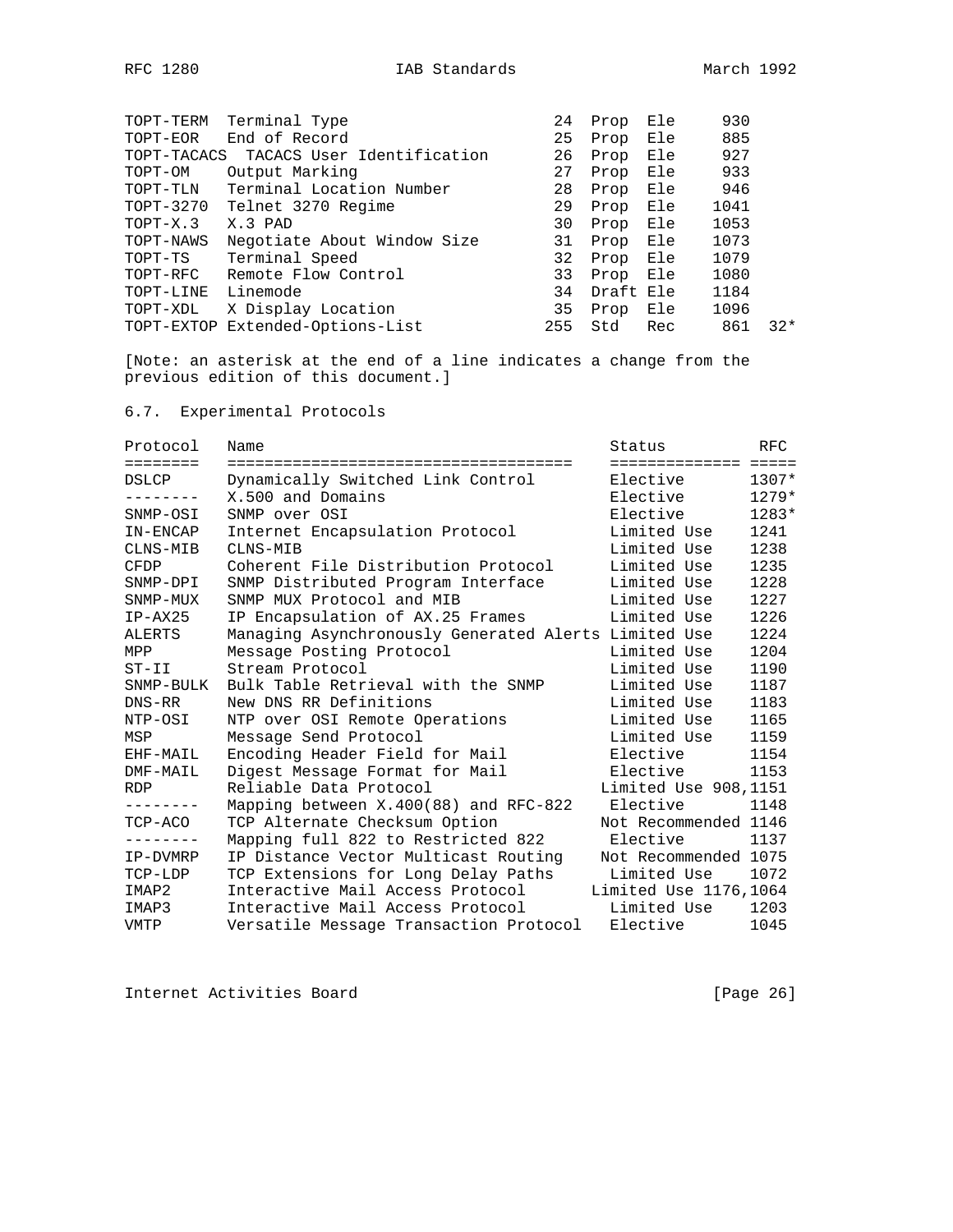|            | COOKIE-JAR Authentication Scheme       | Not Recommended 1004 |
|------------|----------------------------------------|----------------------|
| NETBLT     | Bulk Data Transfer Protocol            | Not Recommended 998  |
| TRTP       | Internet Reliable Transaction Protocol | Not Recommended 938  |
| AUTH       | Authentication Service                 | Not Recommended 931  |
| LDP        | Loader Debugger Protocol               | Not Recommended 909  |
| NVP-II     | Network Voice Protocol                 | Limited Use ISI-memo |
| <b>PVP</b> | Packet Video Protocol                  | Limited Use ISI-memo |

[Note: an asterisk at the end of a line indicates a change from the previous edition of this document.]

## 6.8. Informational Protocols

| Protocol   | Name                                           | Status       | <b>RFC</b> |
|------------|------------------------------------------------|--------------|------------|
|            | ----------------------                         | ============ |            |
| MTP        | Multicast Transport Protocol                   | Elective     | $1301*$    |
| $SNNP-IPX$ | SNMP over IPX                                  | Elective     | $1298*$    |
| BSD Login  | BSD Login                                      | Elective     | $1282*$    |
| DIXIE      | DIXIE Protocol Specification                   | Limited Use  | 1249       |
| $IP-X.121$ | IP to X.121 Address Mapping for DDN            | Limited Use  | 1236       |
| OSI-HYPER  | OSI and LLC1 on HYPERchannel                   | Limited Use  | 1223       |
| HAP2       | Host Access Protocol                           | Limited Use  | 1221       |
|            | SUBNETASGN On the Assignment of Subnet Numbers | Limited Use  | 1219       |
|            | SNMP-TRAPS Defining Traps for use with SNMP    | Limited Use  | 1215       |
| <b>DAS</b> | Directory Assistance Service                   | Limited Use  | 1202       |
| MD4        | MD4 Message Digest Algorithm                   | Limited Use  | 1186       |
| LPDP       | Line Printer Daemon Protocol                   | Limited Use  | 1179       |

[Note: an asterisk at the end of a line indicates a change from the previous edition of this document.]

Internet Activities Board [Page 27]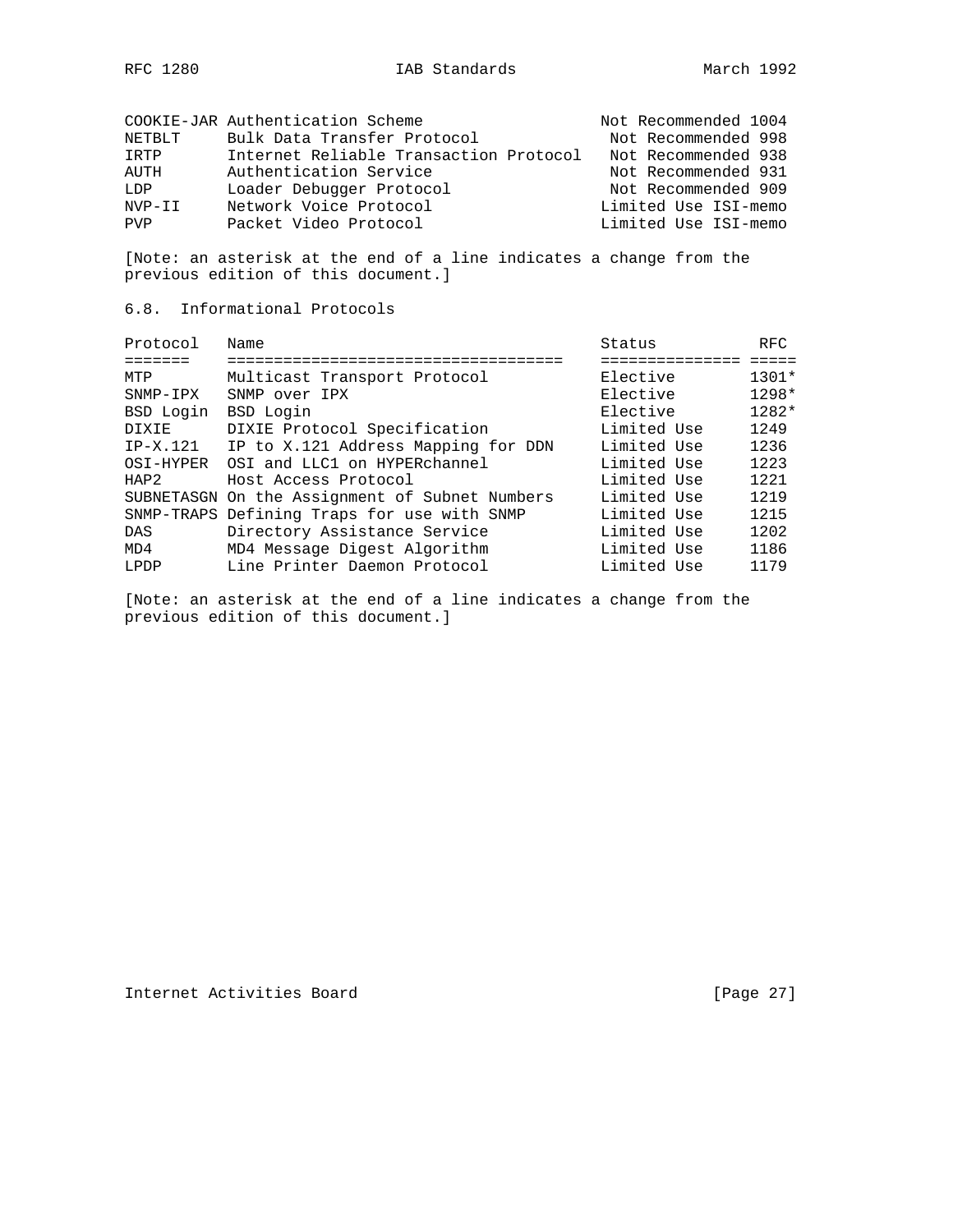# 6.9. Historic Protocols

| Name                                 | Status                  | <b>RFC</b>                                                                                                    |
|--------------------------------------|-------------------------|---------------------------------------------------------------------------------------------------------------|
|                                      | ----------              |                                                                                                               |
| Border Gateway Protocol              | Elective 1163, 1164*    |                                                                                                               |
| MIB-I                                | Not Recommended 1156*   |                                                                                                               |
| Simple Gateway Monitoring Protocol   | Not Recommended 1028    |                                                                                                               |
|                                      | Not Recommended 1021    |                                                                                                               |
| Statistics Server                    | Not Recommended 996     |                                                                                                               |
| Post Office Protocol, Version 2      | Not Recommended 937     |                                                                                                               |
|                                      | Not Recommended 916     |                                                                                                               |
| Host - Front End Protocol            | Not Recommended 929     |                                                                                                               |
| Thinwire Protocol                    | Not Recommended 914     |                                                                                                               |
| Host Monitoring Protocol             | Not Recommended 869     |                                                                                                               |
| Gateway Gateway Protocol             | Not Recommended 823     |                                                                                                               |
| Remote Telnet Service                | Not Recommended 818     |                                                                                                               |
| DCNET Time Server Protocol           | Not Recommended 778     |                                                                                                               |
| Internet Message Protocol            | Not Recommended 759     |                                                                                                               |
| Remote Job Service                   | Not Recommended 740     |                                                                                                               |
| Network Standard Text Editor         | Not Recommended 569     |                                                                                                               |
| Remote Job Entry                     | Not Recommended 407     |                                                                                                               |
| Cross Net Debugger                   | Not Recommended IEN-158 |                                                                                                               |
| NAMESERVER Host Name Server Protocol | Not Recommended IEN-116 |                                                                                                               |
| Multiplexing Protocol                | Not Recommended IEN-90  |                                                                                                               |
| Graphics Protocol                    |                         |                                                                                                               |
|                                      |                         | High Level Entity Management Protocol<br>Reliable Asynchronous Transfer Protocol<br>Not Recommended NIC-24308 |

[Note: an asterisk at the end of a line indicates a change from the previous edition of this document.]

7. Contacts

7.1. IAB, IETF, and IRTF Contacts

7.1.1. Internet Activities Board (IAB) Contact

 Please send your comments about this list of protocols and especially about the Draft Standard Protocols to the Internet Activities Board care of Bob Braden, IAB Executive Director.

Internet Activities Board [Page 28]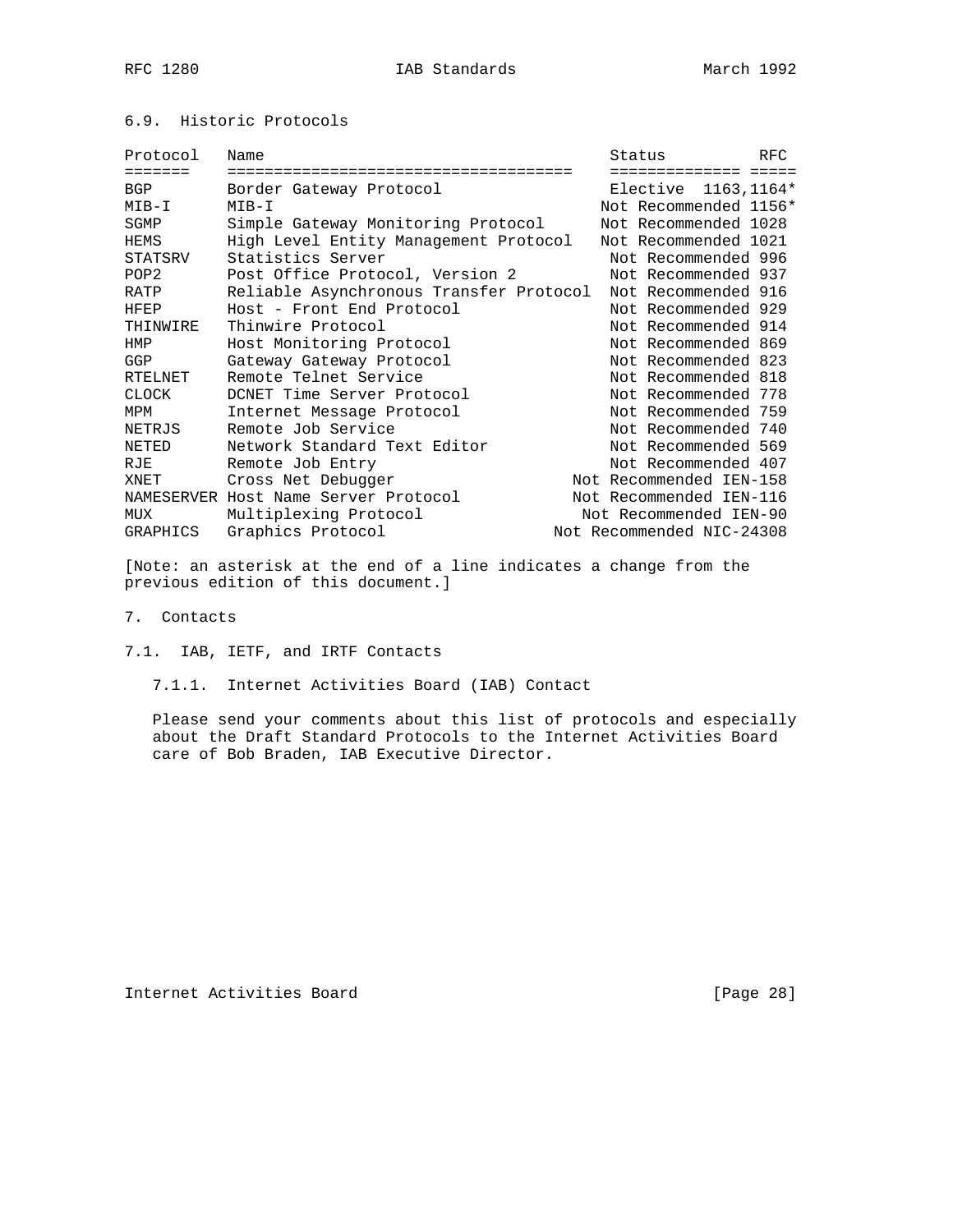Contacts:

 Bob Braden Executive Director of the IAB USC/Information Sciences Institute 4676 Admiralty Way Marina del Rey, CA 90292-6695

1-310-822-1511

Braden@ISI.EDU

 A. Lyman Chapin Chair of the IAB Bolt, Beranek & Newman Mail Stop 20/5b 150 Cambridge Park Drive Cambridge, MA 02140

1-617-873-3133

Lyman@BBN.COM

7.1.2. Internet Engineering Task Force (IETF) Contact

Contacts:

 Phill Gross Chair of the IETF Advanced Network and Services 100 Clearbrook Road Elmsford, NY 10523

1-914-789-5300

PGross@NRI.RESTON.VA.US

 Greg Vaudreuil IESG Secretary Corporation for National Research Initiatives 1895 Preston White Drive, Suite 100 Reston, VA 22091

1-703-620-8990

gvaudre@NRI.RESTON.VA.US

Internet Activities Board [Page 29]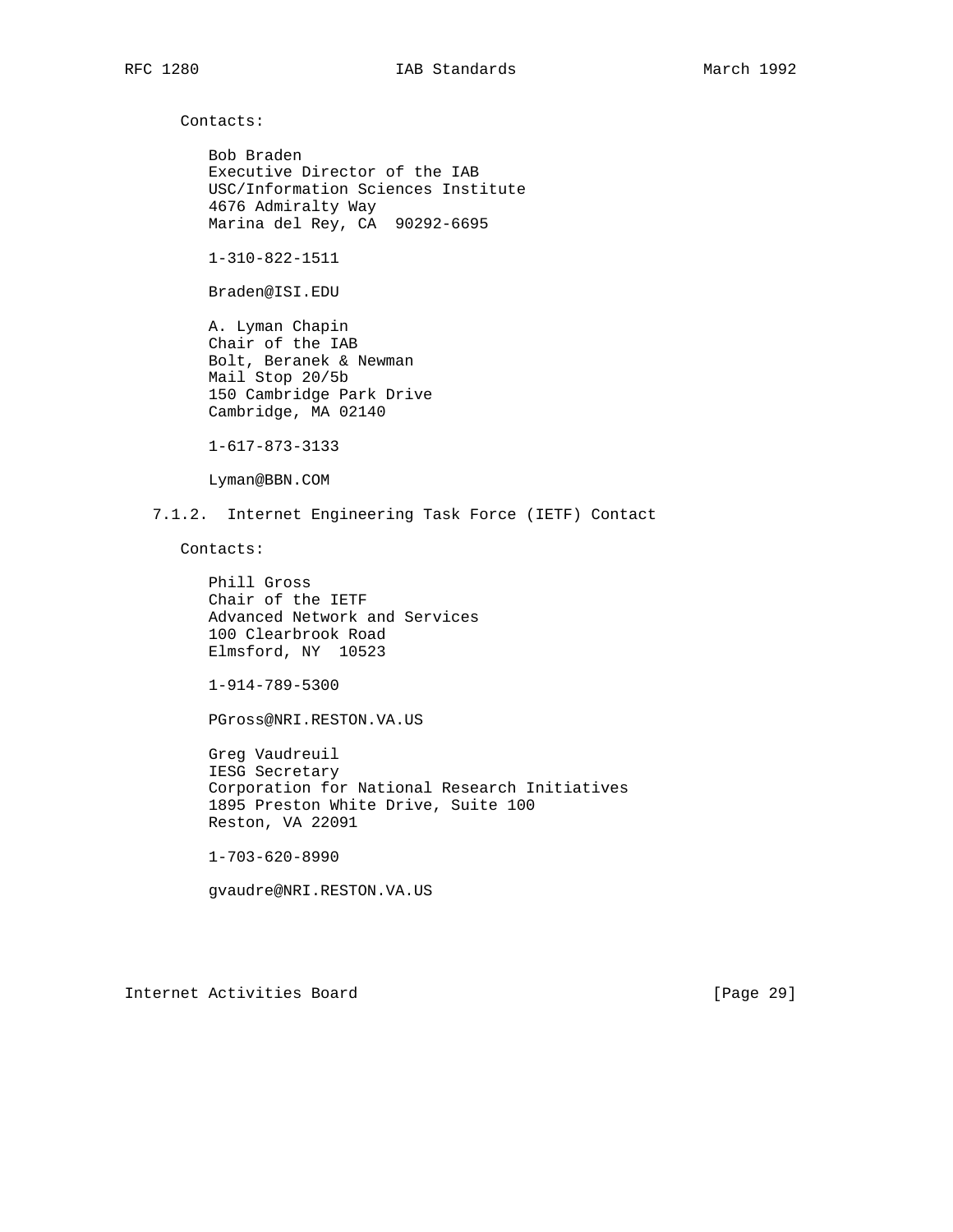7.1.3. Internet Research Task Force (IRTF) Contact

Contact:

 Jon Postel Chair of the IRTF USC/Information Sciences Institute 4676 Admiralty Way Marina del Rey, CA 90292-6695

1-310-822-1511

Postel@ISI.EDU

7.2. Internet Assigned Numbers Authority Contact

Contact:

 Joyce K. Reynolds Internet Assigned Numbers Authority USC/Information Sciences Institute 4676 Admiralty Way Marina del Rey, CA 90292-6695

1-310-822-1511

IANA@ISI.EDU

 The protocol standards are managed for the IAB by the Internet Assigned Numbers Authority.

 Please refer to the document "Assigned Numbers" (RFC-1060) for further information about the status of protocol documents. There are two documents that summarize the requirements for host and gateways in the Internet, "Host Requirements" (RFC-1122 and RFC-1123) and "Gateway Requirements" (RFC-1009).

 How to obtain the most recent edition of this "IAB Official Protocol Standards" memo:

 The file "in-notes/iab-standards.txt" may be copied via FTP from the VENERA.ISI.EDU computer using the FTP username "anonymous" and FTP password "guest".

Internet Activities Board [Page 30]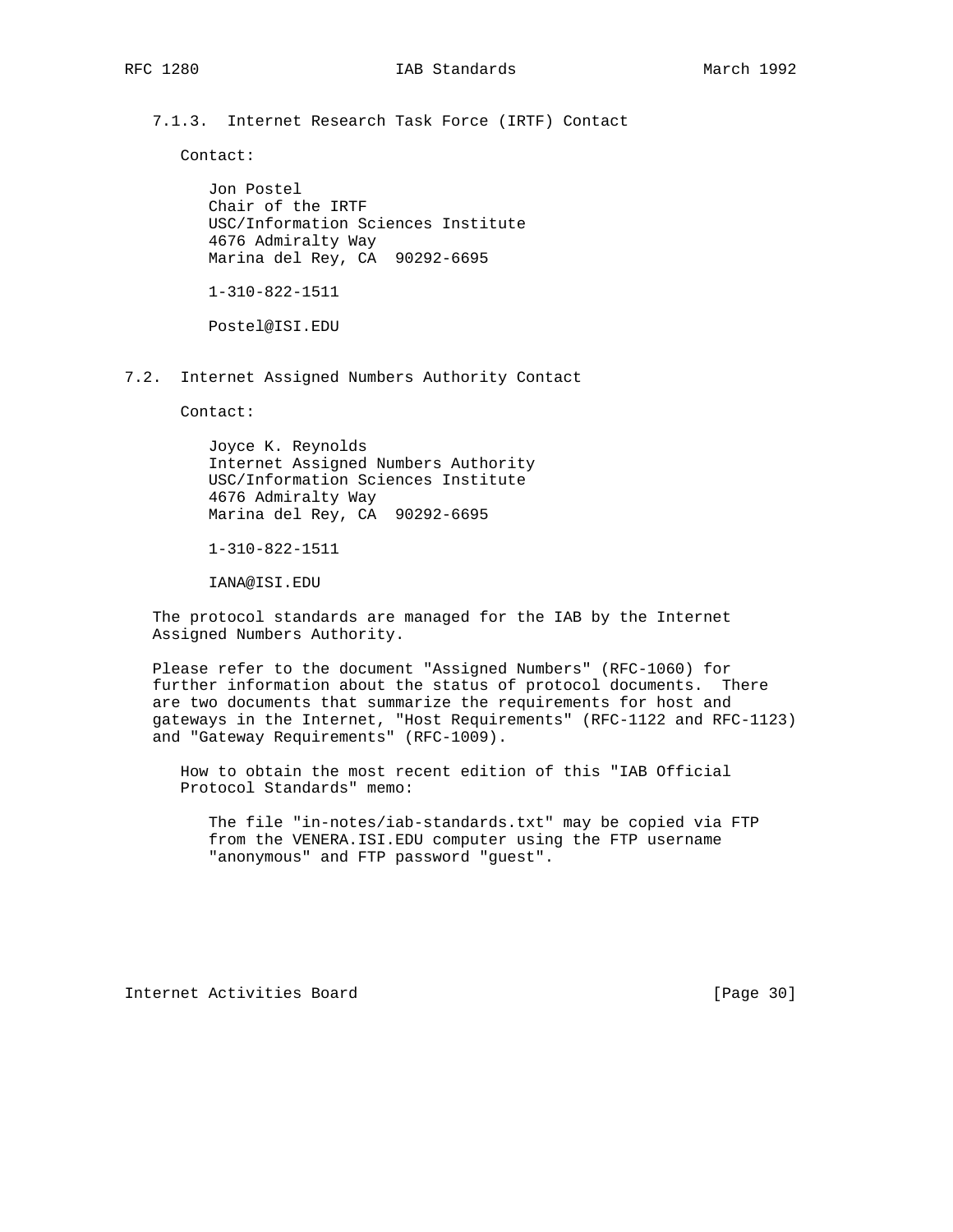7.3. Request for Comments Editor Contact

Contact:

 Jon Postel RFC Editor USC/Information Sciences Institute 4676 Admiralty Way Marina del Rey, CA 90292-6695

1-310-822-1511

RFC-Editor@ISI.EDU

 Documents may be submitted via electronic mail to the RFC Editor for consideration for publication as RFC. If you are not familiar with the format or style requirements please request the "Instructions for RFC Authors". In general, the style of any recent RFC may be used as a guide.

7.4. The Network Information Center and Requests for Comments Distribution Contact

Contact:

 Government Systems, Inc. Attn: Network Information Center 14200 Park Meadow Drive Suite 200 Chantilly, VA 22021

Help Desk Hours of Operation: 7:00 am to 7:00 pm Eastern Time

 1-800-365-3642 (1-800-365-DNIC) 1-703-802-4535 Fax Number: 1-703-802-8376

NIC@NIC.DDN.MIL

 The Network Information Center (NIC) provides many information services for the Internet community. Among them is maintaining the Requests for Comments (RFC) library.

Internet Activities Board [Page 31]